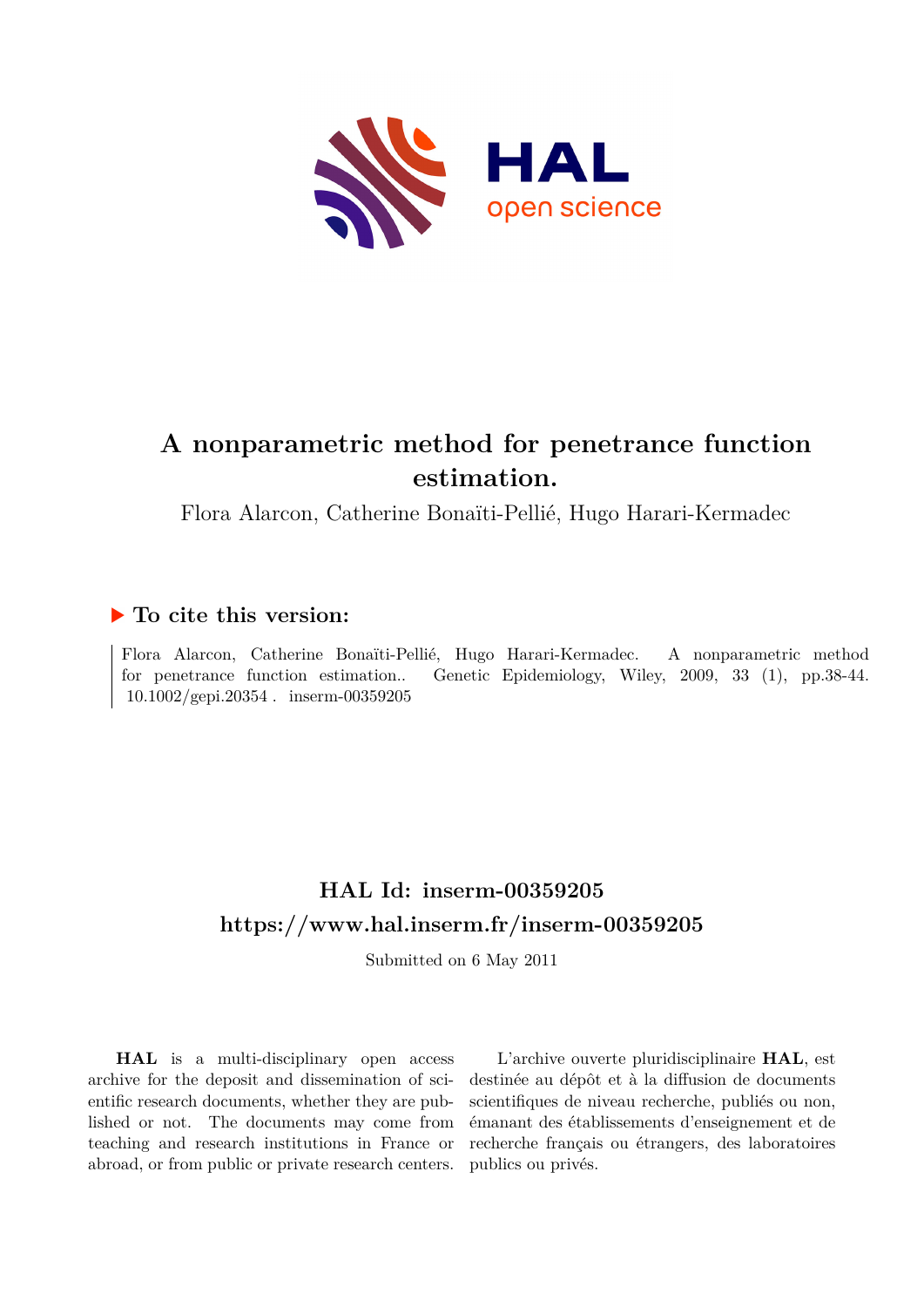# A non parametric method for penetrance function estimation

F. Alarcon<sup>1,2</sup>, C. Bonaïti-Pellié<sup>2,1</sup>, H. Harari-Kermadec<sup>3,4</sup>

May 16, 2008

<sup>1</sup>*Univ. Paris-Sud, IFR69, UMR-S535, F-94817 Villejuif*

<sup>2</sup>*INSERM U535, BP 1000, F-94817 Villejuif*

<sup>3</sup>*CREST, Statistics Laboratory*

<sup>4</sup>*Universit´e Paris-Dauphine, Ceremade*

**Corresponding author**

ALARCON Flora INSERM U535 BP 1000 F-94817 VILLEJUIF France Tel. :  $+33$  1 45 59 53 89  $\,$ E-mail: alarcon@vjf.inserm.fr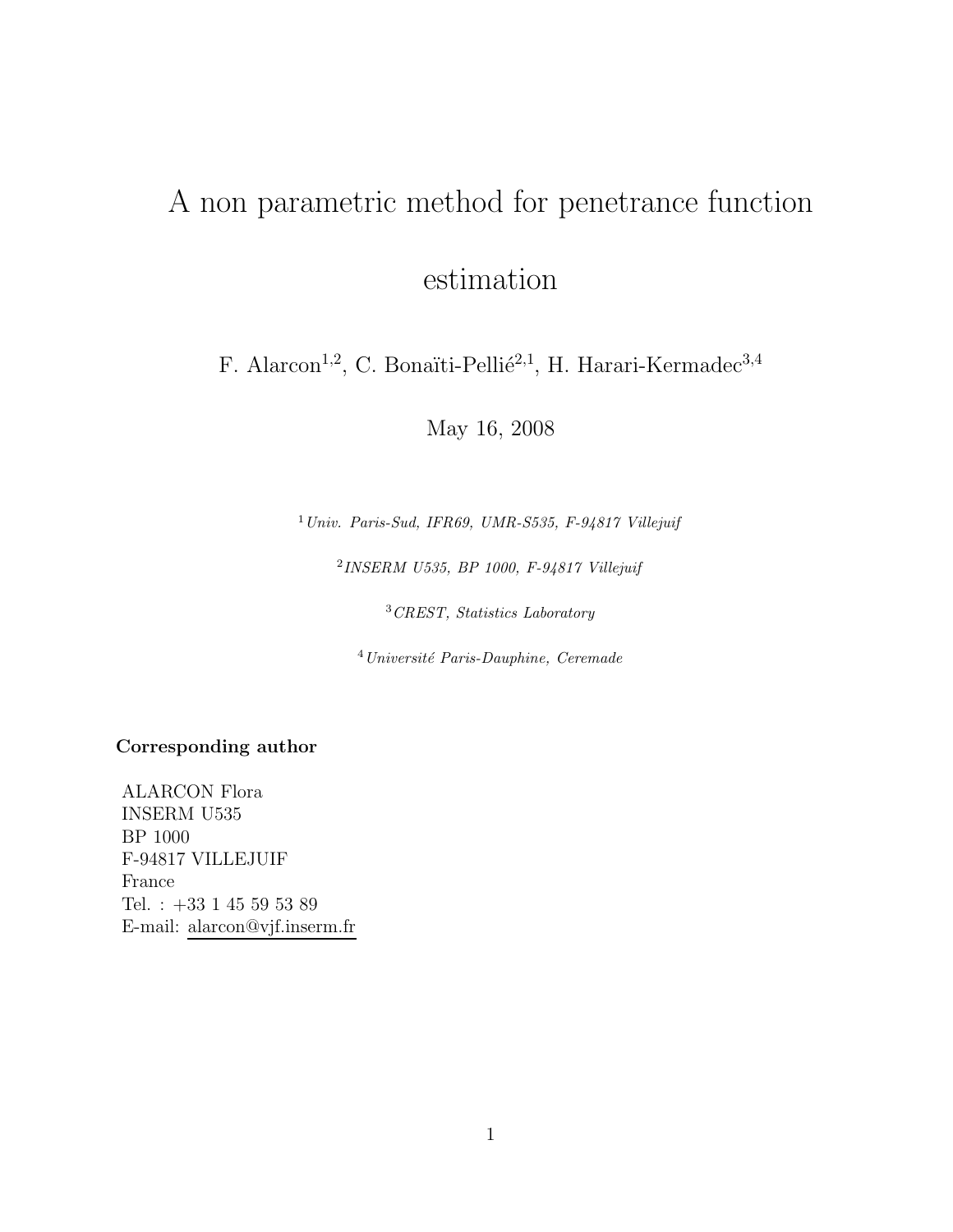#### **Abstract**

In diseases caused by a deleterious gene mutation, knowledge of age-specific cumulative risks is necessary for medical management of mutation carriers. When pedigrees are ascertained through at least one affected individual, ascertainment bias can be corrected by using a parametric method such as the Proband's phenotype Exclusion Likelihood, or PEL, that uses a survival analysis approach based on the Weibull model. This paper proposes a non parametric method for penetrance function estimation that corrects for ascertainment on at least one affected: the Index Discarding EuclideAn Likelihood or IDEAL. IDEAL is compared with PEL, using family samples simulated from a Weibull distribution and under alternative models. We show that, under Weibull assumption and asymptotic conditions, IDEAL and PEL both provide unbiased risk estimates. However, when the true risk function deviates from a Weibull distribution, we show that the PEL might provide biased estimates while IDEAL remains unbiased.

**Key Words:** Risk estimation, ascertainment bias, non parametric method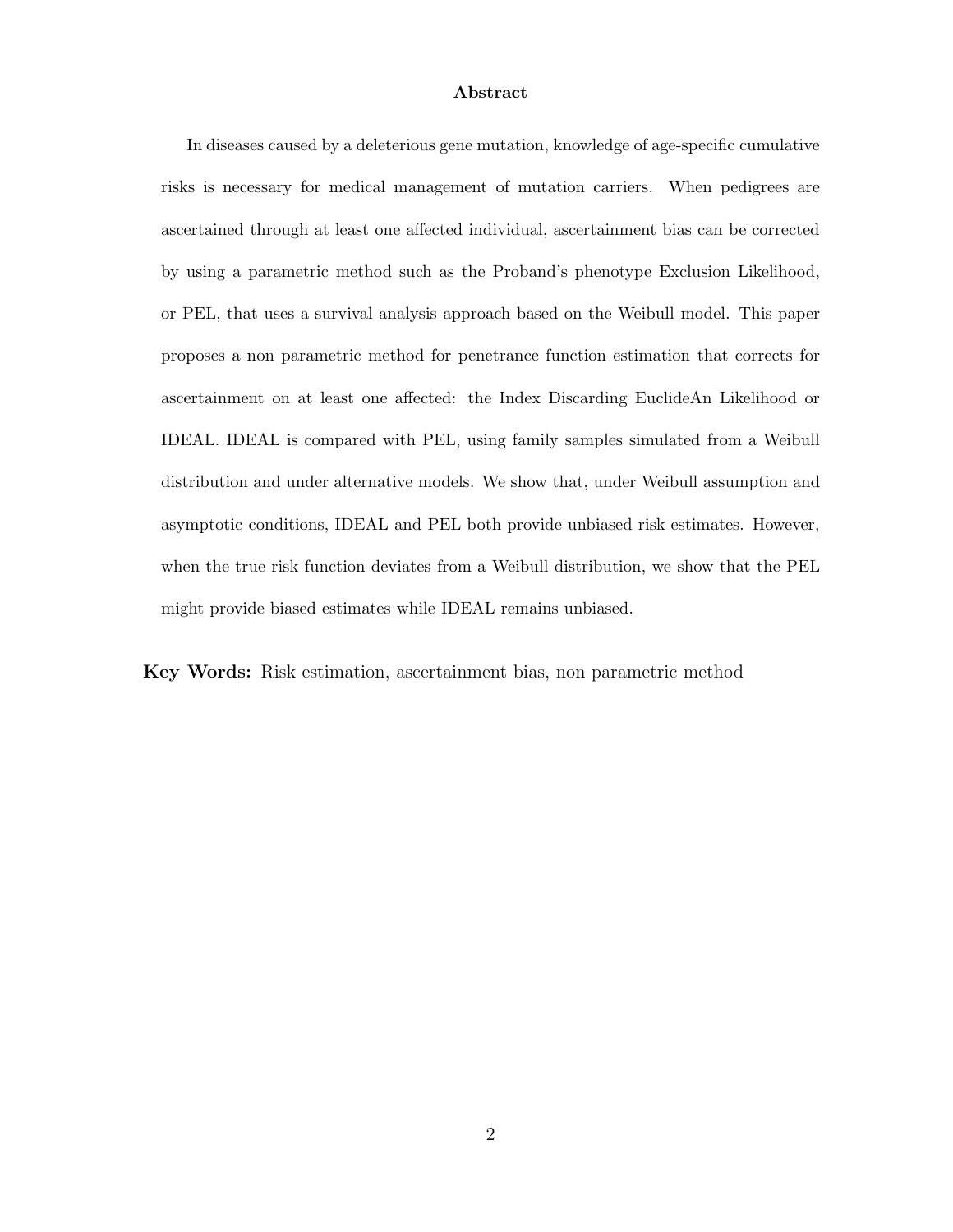### **Introduction**

In monogenic diseases with variable age of onset a precise estimation of the cumulative risk of being affected by a given age (called the penetrance function) for mutation carriers is important both to understand the underlying mechanisms of the diseases and for prevention strategies. The only data available to estimate the penetrance function are families selected through affected individuals. If the ascertainment process is not taken into account in the estimation, the penetrance function is likely to be biased. Different adjustments for ascertainment have been proposed to provide valid risk estimates of a genetic disease [Carayol and Bonaiti-Pellie 2004; Le Bihan, et al. 1995].

Selection schemes usually depend on the disease characteristics. In this paper, we focus on samples of family selected through at least one affected individual (i.e. unselected for family history). For genetic diseases in which all affected individuals are carriers of the predisposing mutations, this selection is sufficient to provide informative data on the penetrance function. But in common diseases in which only a minority of cases is due to the rare mutation (referred to as monogenic sub-entities), an age criterion has to be introduced to increase the probability that the cases sampled are mutation carriers [Bonadona, et al. 2005; Dunlop, et al. 1997].

When families are selected through at least one affected, two methods taking into account the ascertainment bias have been proposed to estimate the penetrance function: the Proband's phenotype Exclusion Likelihood (or PEL) [alarcon, et al. 2008] and the Prospective likelihood [Kraft and Thomas 2000; Le Bihan, et al. 1995; Plante-Bordeneuve, et al. 2003]. Both are maximum likelihood methods implementing survival analysis. The Prospective likelihood corrects for the ascertainment with an analytical expression of the ascertainment probability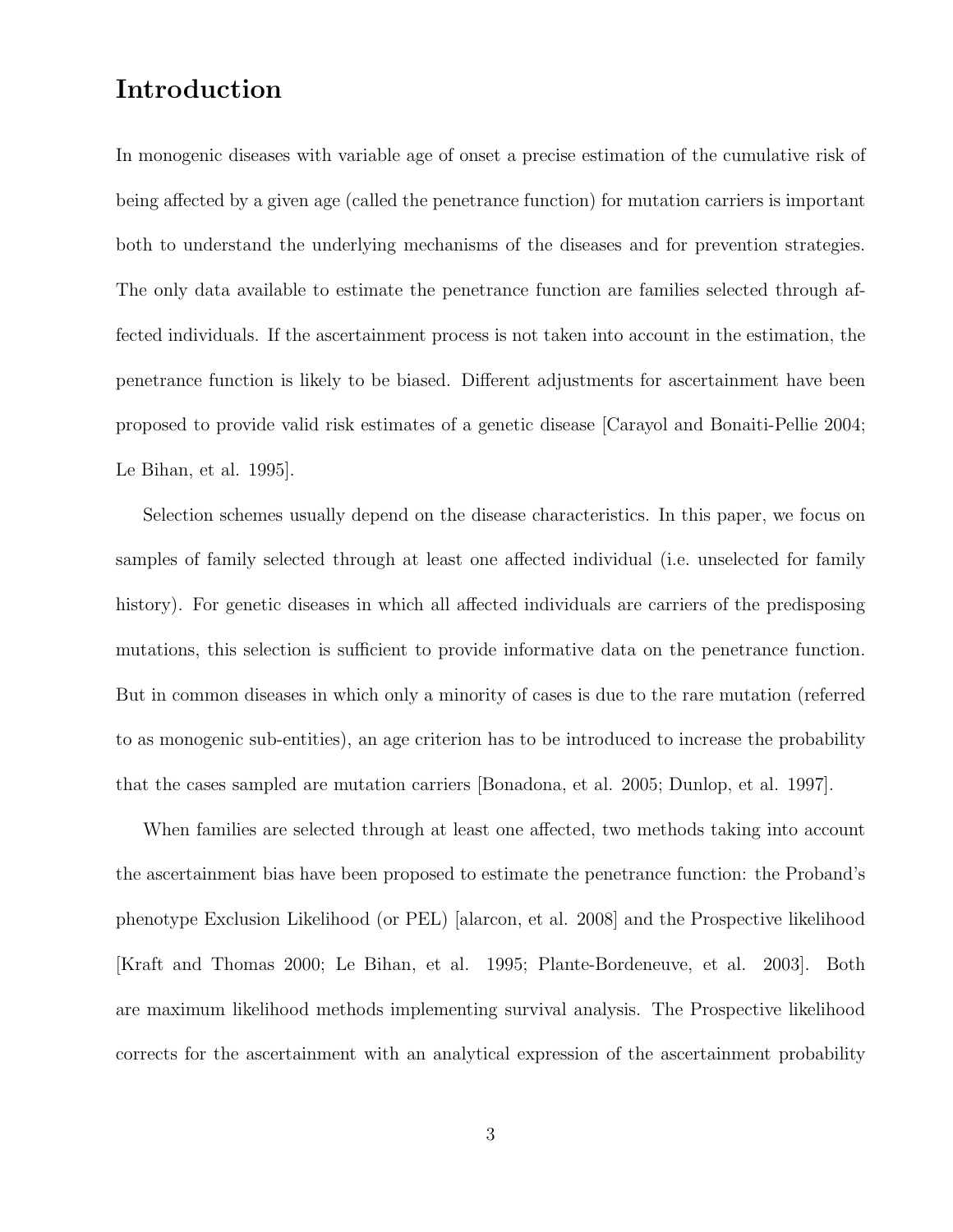while PEL is a more intuitive method that corrects for the ascertainment by simply removing the individual (the proband) who allowed his family to be selected. It has been shown for various genetic models and selection schemes that PEL is practically unbiased while the Prospective method is biased in several situations, see [alarcon, et al. 2008]. However, the penetrance function implemented in the method is modeled with a Weibull distribution. Although this model is widely used in survival analysis because of its capacity to adjust to observed data, the assumption of a Weibull distribution for the penetrance can be a tricky limitation in some applications. A strategy to relax the constraints of the Weibull model is to extend it by adding new parameters. The model is then more general and can fit more situations. But, the complexity of the estimation procedure increases dramatically with the number of parameters ("the curse of dimensionality") and may turn to be intractable.

In this paper, we propose a non parametric method for penetrance function estimation, correcting for the ascertainment bias: the Index Discarding EuclideAn Likelihood (IDEAL). The method is applicable for all selection criteria and disease models with at least one affected. Instead of building a likelihood based on the Weibull model, we use a non parametric likelihood that does not assume any parametric family for the distribution. We use the Euclidean Likelihood, a fast version of Owen's Empirical Likelihood [Owen 2001]. To the best of our knowledge, this paper is the first attempt to estimate a penetrance function by means of this approach.

The paper is organized as follows: we first introduce the two estimation methods, PEL and IDEAL. Then, simulations corresponding to real situations are presented under various risk models and various selection patterns. Both methods are applied on data simulated from a Weibull distribution as well as from other distributions (Uniform and Cauchy).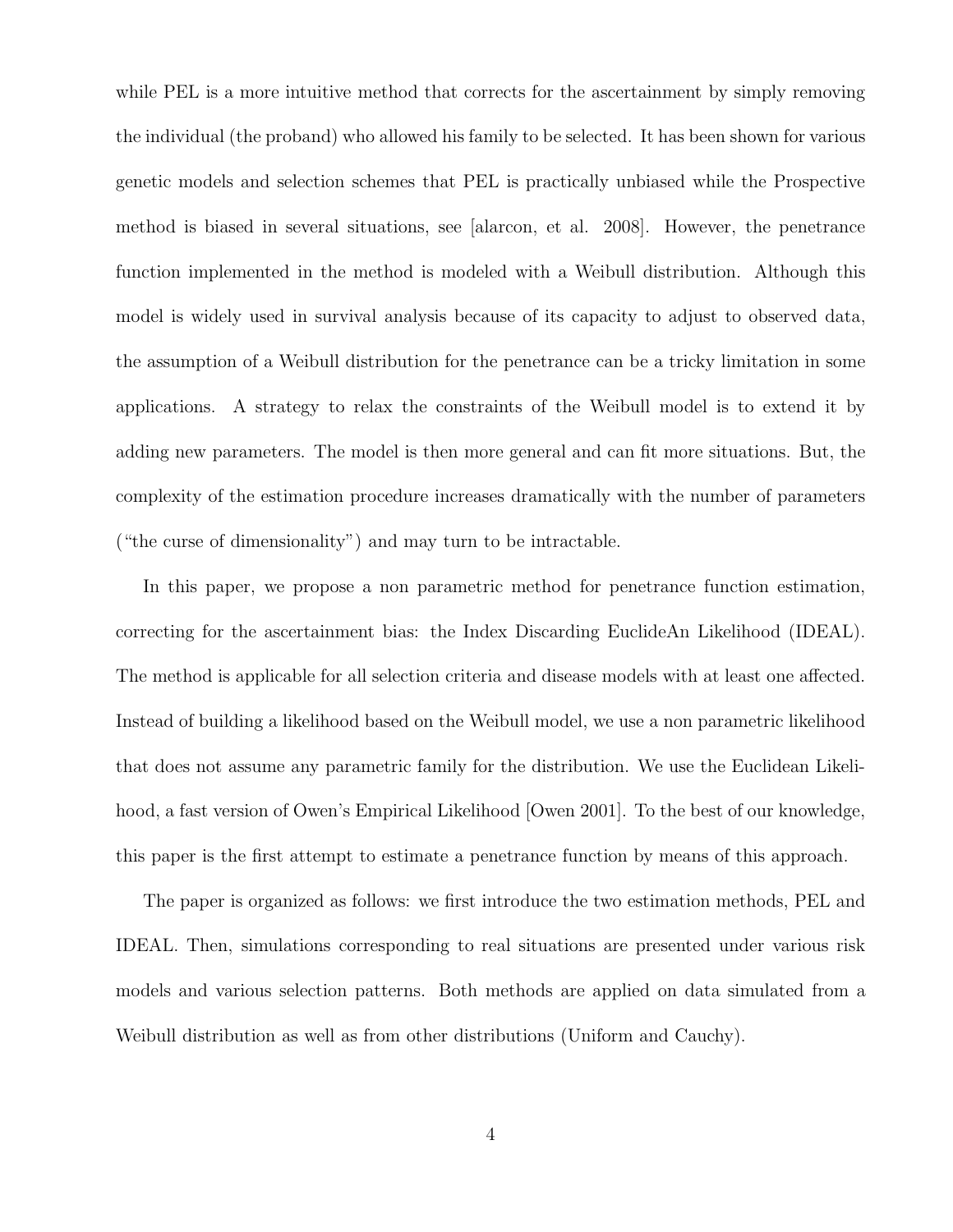### **Methods**

This section introduces the two estimations methods. First, PEL is briefly presented and then IDEAL is precisely defined. Finally, the simulation processes are explained and the different selection schemes are described.

#### **The Proband's phenotype Exclusion Likelihood**

PEL [alarcon, et al. 2008] is an estimation method based on Maximum Likelihood (ML) using a survival analysis approach and correcting for ascertainment bias when families are selected through at least one affected individual. It estimates the penetrance function by using the phenotypic information from family members, genotyped or not, conditionally on observed genotypes. For an individual i of family f, the phenotype is denoted  $P_{i,f}$  and the genotype  $G_{i,f}$ .  $P_{i,f} = 1$  (respectively  $G_{i,f} = 1$ ) if i is affected (resp. carrier) and  $P_{i,f} = 0$  (resp.  $G_{i,f} = 0$ ) if i is not affected (resp. not carrier). The penetrance function  $F(t)$  of a carrier i at age t is modeled using an extended Weibull function [Plante-Bordeneuve, et al. 2003] and is therefore given by:

$$
F(t) = (1 - \kappa)[1 - \exp(-\lambda(t - \delta)^{\alpha})],
$$

where  $\kappa$ ,  $\lambda$  and  $\alpha$  are the parameters of the model estimated by ML using the maximization procedure implemented in the program GEMINI [Lalouel 1979]. To avoid an over-parametrization, the parameter  $\delta$  is not estimated but fixed on the basis of previous knowledge on the age distribution of the disease. The parameters  $\kappa$  and  $\delta$  extend the classical Weibull model given by the simpler form  $F(t)=1 - \exp(-\lambda t^{\alpha})$  ( $\kappa$  is the fraction of individuals that would never be affected and  $\delta$  is the age before which the probability of being affected is equal to zero).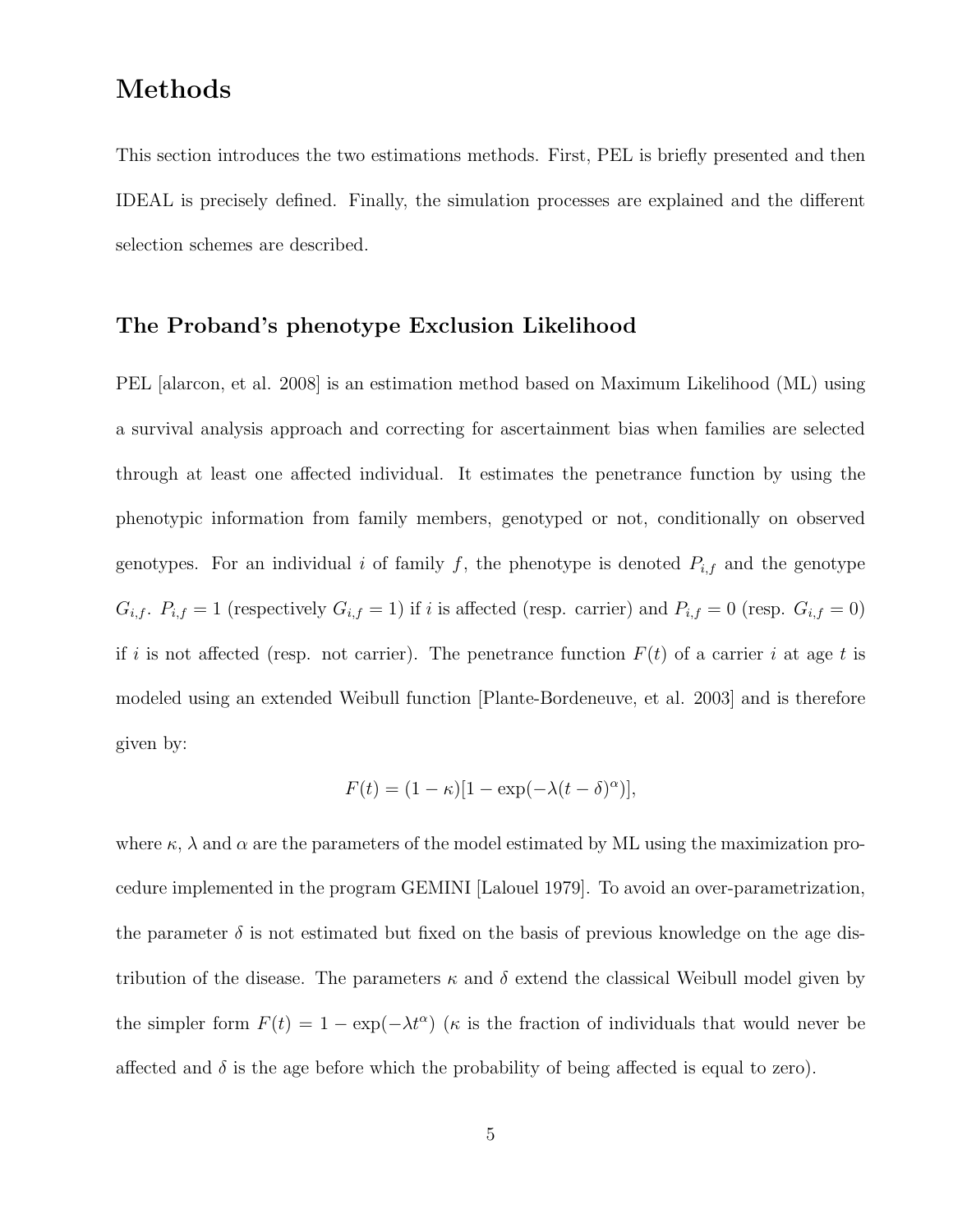The principle of PEL, based on the Weinberg Proband Method in segregation analysis [Weinberg 1912], is to correct for ascertainment by ignoring the proband's phenotype and by duplicating families that contain several probands. Briefly, PEL can be written as follows:

$$
PEL(\kappa, \lambda, \alpha) = \prod_{f} PEL_f = \prod_{f} \mathbb{P}(P_f^* | G_{f,obs})
$$

where  $\mathbb{P}(X)$  denotes the probability of X under the Weibull model,  $P_f^*$  is the phenotypic vector of the family f in which the phenotype of the proband is set as unknown and  $G_{f,obs}$  is the vector of the observed genotypes for the family  $f$ . When there is more than one proband in the family, the family is duplicated as many times as there are probands and the phenotype of each proband, referred to as the index, is set as unknown alternately.

### **IDEAL**

In this paper, we propose to consider a non parametric approach based on Empirical likelihood to estimate the penetrance function, the Index Discarding EuclideAn Likelihood (IDEAL). Like PEL, IDEAL corrects for the ascertainment by using the discarding method described by Weinberg [Crow 1965; Weinber 1912]. In addition, IDEAL provides confidence bands for the penetrance function  $F$ , i.e. two functions that bind the penetrance a each age  $t$  with a given probability.

In this subsection, we first present Empirical Likelihood and its Euclidean version for a cumulative function. Then, we show how to apply this method to the estimation of the penetrance function and we present the modifications introduced to correct for ascertainment. Finally, we describe the construction of confidence bands for the penetrance function.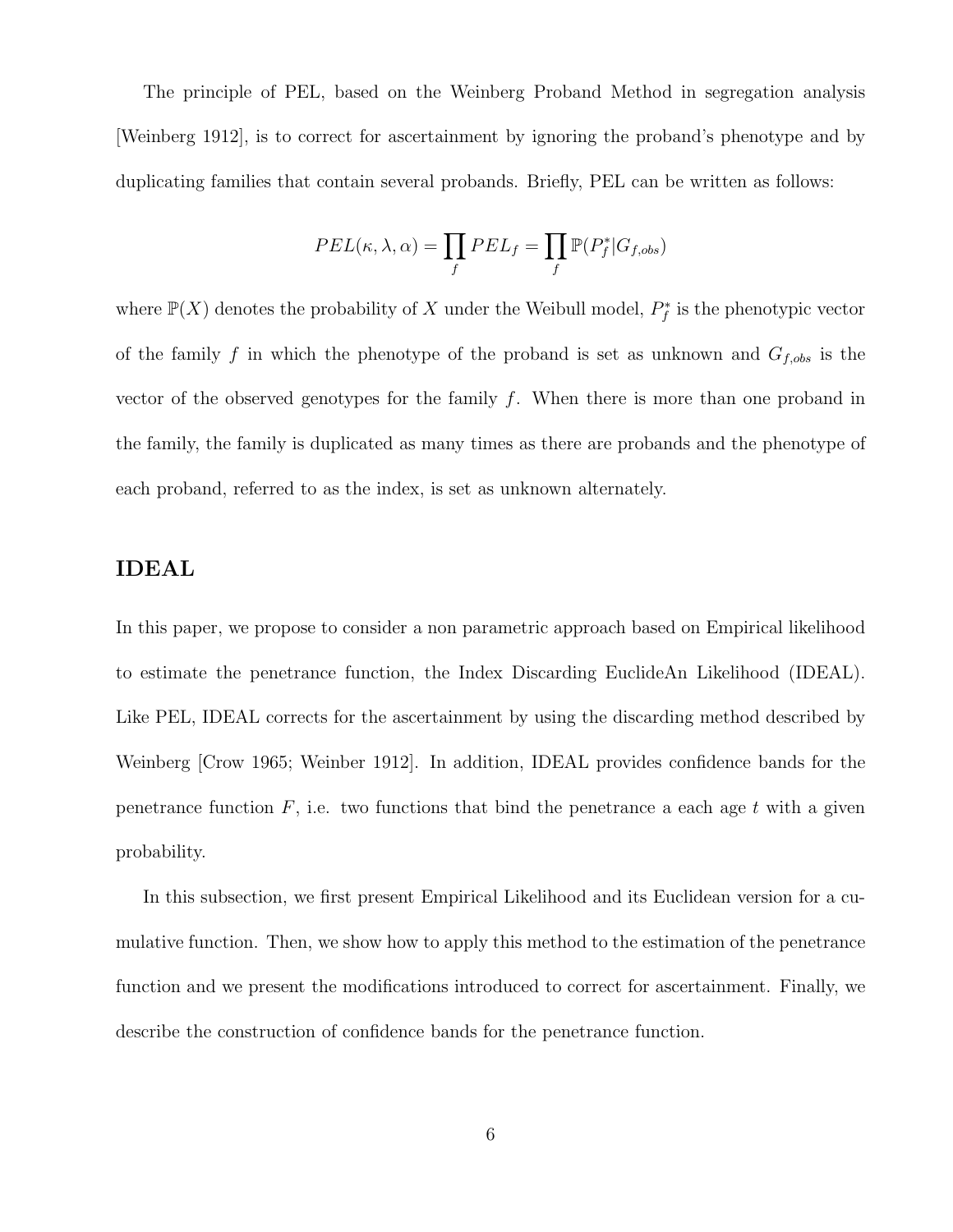#### **Empirical likelihood**

We present here the Empirical Likelihood method for the estimation of a cumulative distribution function. A more complete exposition of this method and its numerous applications can be found in Owen's book [Owen 2001]. This method has been designed to avoid the choice of a model for the distribution. It can be applied as soon as the true value  $\theta_0$  of the parameter of interest is defined as the solution of an estimating equation: for some random variable X and some function m,  $\mathbb{E}[m(X, \theta_0)] = 0$ , where  $\mathbb{E}[.]$  stands for the expectation. This means that, according to the observations  $X_1, \ldots, X_n$ , in order to estimate  $\theta_0$ , one looks for a value of  $\theta$ such as the sample of the  $m(X_i, \theta)$ 's has zero-mean:

$$
\frac{1}{n}\sum_{i=1}^{n}m(X_i,\theta)=0.
$$

The problem of the estimation of the cumulative distribution function  $F$  can be formulated in this context as follows: for any  $t > 0$ ,

$$
\mathbb{E}[m(X,\theta_0)] = \mathbb{E}[\mathbb{1}_{A \le t} - F(t)] = 0,
$$

with correspondence  $\theta_0 = F(t)$ ,  $X = (A, G, P, Pb)$ ,  $m(x, y) = \mathbb{1}_{x \le t} - y$  and where  $\mathbb{1}_{x \le t}$  is the indicator function of the event  $x \leq t$ . In the following,  $\theta_0$  is  $F(t)$  and  $\theta$  stands for a potential value of  $\theta_0$ . X resumes the information of an individual and contains the age at onset of the disease  $A$ , the genotype  $G$ , the phenotype  $P$  and the fact that the individual is either a proband or not Pb  $(Pb = 1$  if the individual is a proband and 0 else).

Empirical Likelihood is built by means of the multinomial distributions on the sample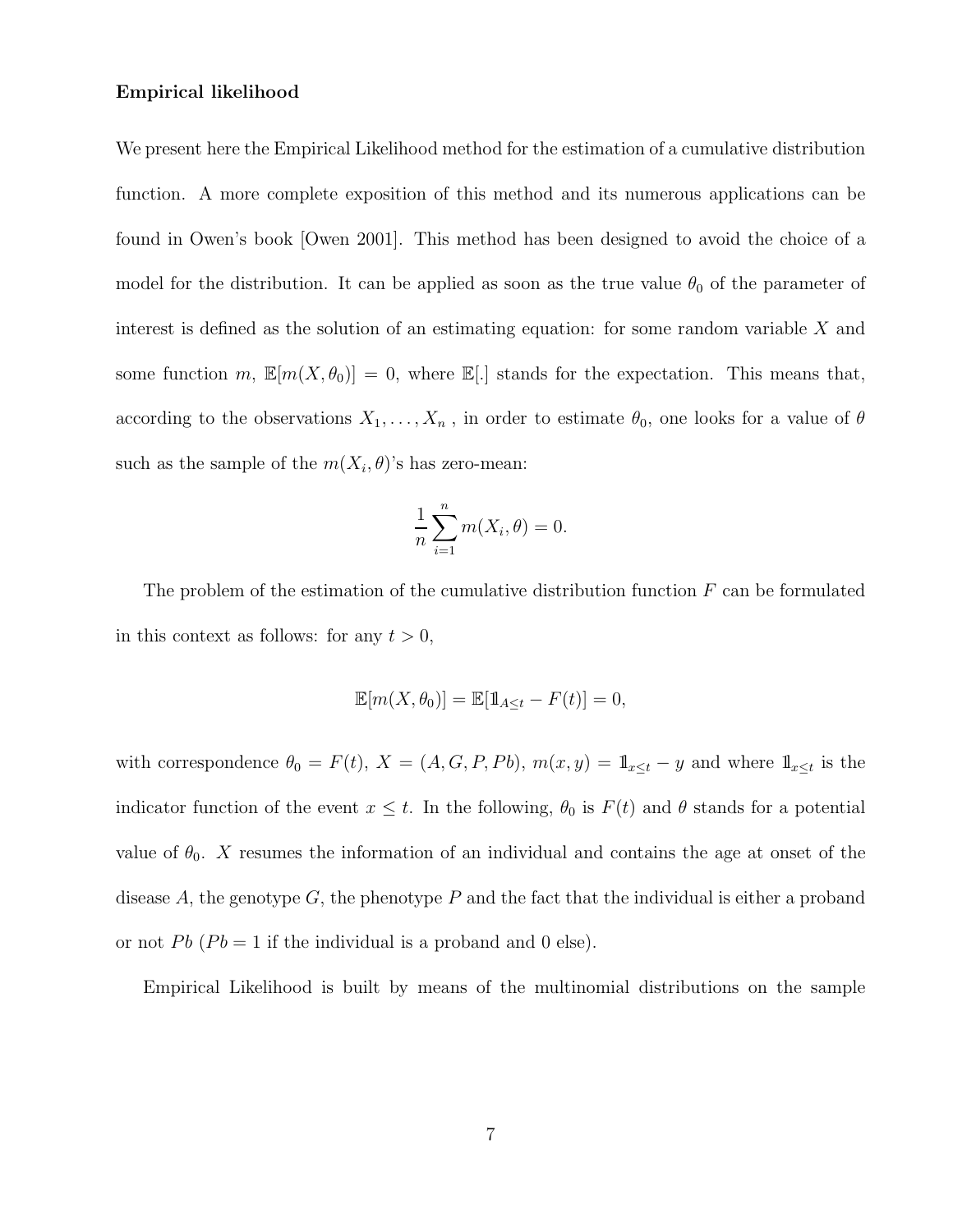$X_1,\ldots,X_n$ :

$$
\mathbb{Q}(x) = \begin{cases} q_i & \text{if } \exists i, \ x = X_i, \\ 0 & \text{otherwise} \end{cases}
$$

with  $0 < q_i < 1$  and  $\sum q_i = 1$ .

This lead to Empirical Likelihood (Owen, 2001):

$$
EL(\theta, t) = \sup_{\mathbb{Q}} \left\{ \prod_{i=1}^{n} \mathbb{Q}(X_i) \middle| \mathbb{E}_{\mathbb{Q}}[\mathbb{1}_{A \le t} - \theta] = 0 \right\}
$$
  
= 
$$
\sup_{(q_1, ..., q_n)} \left\{ \prod_{i=1}^{n} q_i \middle| \sum_{i=1}^{n} q_i (\mathbb{1}_{A_i \le t} - \theta) = 0, \sum_{i=1}^{n} q_i = 1 \right\}.
$$

The estimator is given by  $\hat{\theta} = \argmax_{\theta} \{ EL(\theta, t) \}$  and is an asymptotically normal estimator of  $\theta_0$  whatever the distribution of the data. This is the main property of this non parametric method: it is not necessary to suppose that the distribution belongs to a given parametric family (not even the multinomial family).

It is interesting to note that the Kullback discrepancy K appears in the expression of the log-likelihood ratio corresponding to EL:

$$
-2\log\left(\frac{EL(\theta,t)}{EL(\hat{\theta},t)}\right) = -2\log\left(\frac{EL(\theta,t)}{\sup_{\theta}\left\{EL(\theta,t)\right\}}\right)
$$

$$
= -2\log\left(\frac{\sup_{\mathbb{Q}}\left\{\prod_{i=1}^{n}\mathbb{Q}(X_{i})\right\}\mathbb{E}_{\mathbb{Q}}[\mathbb{1}_{A_{i}\leq t}-\theta]=0\right\}}{\sup_{\mathbb{Q}}\left\{\frac{\sup_{\mathbb{Q}}\left\{\prod_{i=1}^{n}\mathbb{Q}(X_{i})\right\}\mathbb{E}_{\mathbb{Q}}[\mathbb{1}_{A_{i}\leq t}-\theta]=0\right\}}{2n\inf_{\mathbb{Q}}\left\{K(\mathbb{Q},\mathbb{P}_{n})\right\}\mathbb{E}_{\mathbb{Q}}[\mathbb{1}_{A\leq t}-\theta]=0\right\}}.
$$

where  $K(\mathbb{Q}, \mathbb{P}_n) = -\int \log \left( \frac{d\mathbb{Q}}{d\mathbb{P}_n} \right)$  $\Big\{ d\mathbb{P}_n,$  and  $\mathbb{P}_n$  is the multinomial maximizing the likelihood:

$$
\mathbb{P}_n(x) = \begin{cases} \frac{1}{n} & \text{if } \exists i, \ x = X_i, \\ 0 & \text{otherwise.} \end{cases}
$$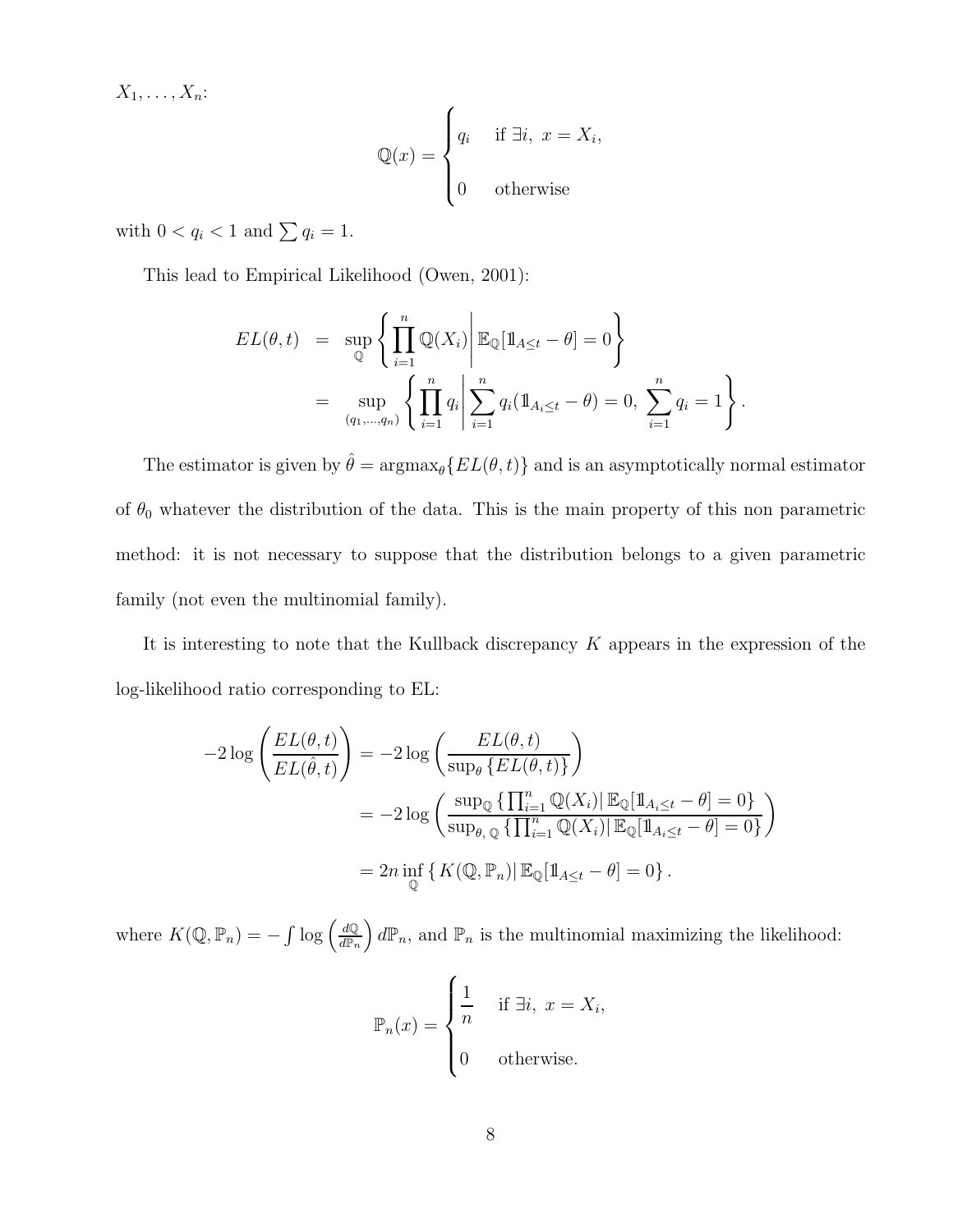Thus, the Empirical Likelihood method consists in minimizing the Kullback discrepancy between  $\mathbb Q$  and  $\mathbb P_n$ . Nevertheless, other choices of discrepancy can be used: the Hellinger distance, the Relative Entropy and the Euclidean distance are the more common, but the method can be generalized way beyond (see [Bertail, et al. 2004]). We propose here to use the Euclidean distance (denoted  $\chi^2$ ) instead of the Kullback discrepancy in the expression of the log-likelihood ratio because it leads to a closed form for the likelihood that strongly reduces the computational time.

#### **Euclidean Likelihood**

The statistic corresponding to the Euclidean distance, that we refer to as the  $EAL$ , is then:

$$
EAL(\theta, t) = 2n \inf_{\mathbb{Q}} \left\{ \chi^2(\mathbb{Q}, \mathbb{P}_n) \middle| \mathbb{E}_{\mathbb{Q}}[\mathbb{1}_{A \le t} - \theta] = 0 \right\}
$$
  
=  $2n \inf_{\mathbb{Q}} \left\{ \int \left( \frac{d\mathbb{Q}}{d\mathbb{P}_n} - 1 \right)^2 d\mathbb{P}_n \middle| \mathbb{E}_{\mathbb{Q}}[\mathbb{1}_{A \le t} - \theta] = 0 \right\}.$ 

As for  $EL(\theta, t)$ , maximizing  $EAL(\theta, t)$  in  $\theta$  gives an asymptotically normal estimator of  $\theta_0$ .

#### **Estimation of penetrance**

In the context of penetrance estimation, specific modifications of the Euclidian likelihood in the reference probability measure  $\mathbb{P}_n$  are necessary. Hereafter,  $\mathbb W$  stands for the modified versions of the reference measure.

In order to estimate the value of the penetrance at an age  $t$ , one should consider only the population of carriers aged of t or more years. Therefore, at any fixed  $t$ , the individual i is considered only if  $G_i = 1$  (i.e. if i is affected) and if the current age  $Y_i$  of i is bigger than t.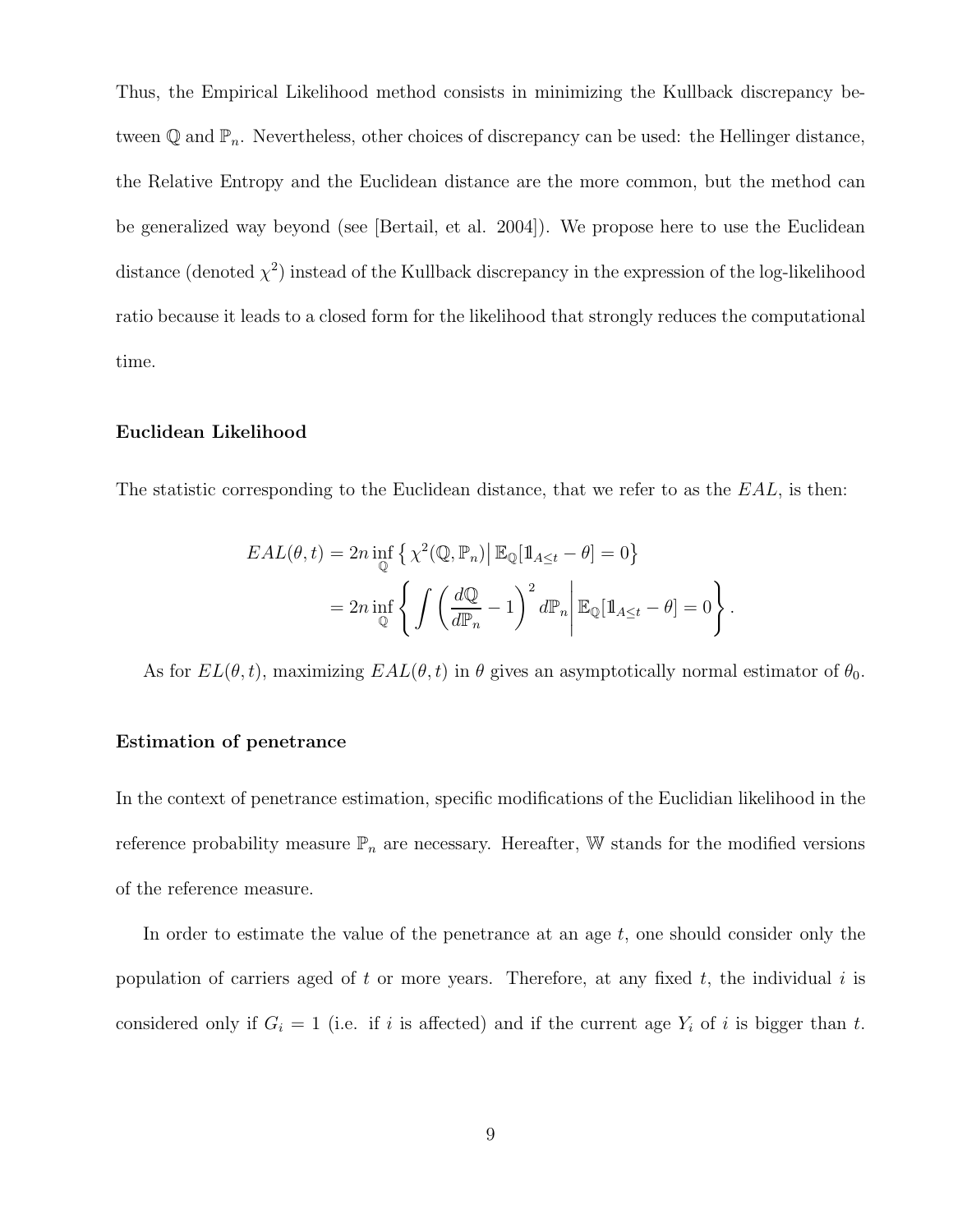The technical effect of this remark is that the reference measure varies as a function of t:

$$
\mathbb{W}(x) = \begin{cases} \frac{1}{n} & \text{if } \exists i, \ x = X_i, \ G_i = 1 \text{ and } Y_i \ge t, \\ 0 & \text{otherwise.} \end{cases}
$$

For unaffected individuals i, the age at onset  $A_i$  does not exists. From a mathematical point of view, the available information is that  $A_i$  is bigger than the current age  $Y_i$ . Therefore, it is technically convenient to set  $A_i = +\infty$ . For large values of t, the proportion of such  $A_i$ corresponds to the  $\kappa$  of the extended Weibull model [alarcon, et al. 2008], i.e. the proportion of individuals that will never be affected.

#### **Ascertainment correction**

Because of the ascertainment scheme, the sample is currently biased with an excess of affected individuals and  $\theta_0 = F(t)$  does not verify the estimating equation:  $\mathbb{E}_{\mathbb{P}_0}[\mathbb{1}_{A \leq t} - \theta_0] \neq 0$ , where  $\mathbb{P}_0$  is the distribution generating the observed (biased) data. We propose a method related to Weinberg's that consists in correcting for the ascertainment bias by underweighting the probands: if a family contains k potential probands, they should be weighted by  $1 - \frac{1}{k}$ , see Appendix . Under this modified distribution the estimating equation  $\mathbb{E}[\mathbb{1}_{A\leq t} - \theta_0] = 0$  can be used and leads to a non biased estimate of  $\theta_0$ . Therefore, we apply this modification to our reference measure W:

$$
\mathbb{W}(x) = \begin{cases} \frac{1}{n} & \text{if } \exists i, \ x = X_i, \ Pb_i = 0, \ G_i = 1 \text{ and } Y_i \ge t, \\ \frac{1}{n} \left( 1 - \frac{1}{k} \right) & \text{if } \exists i, \ x = X_i, \ Pb_i = 1, \ G_i = 1 \text{ and } Y_i \ge t, \\ 0 & \text{otherwise.} \end{cases}
$$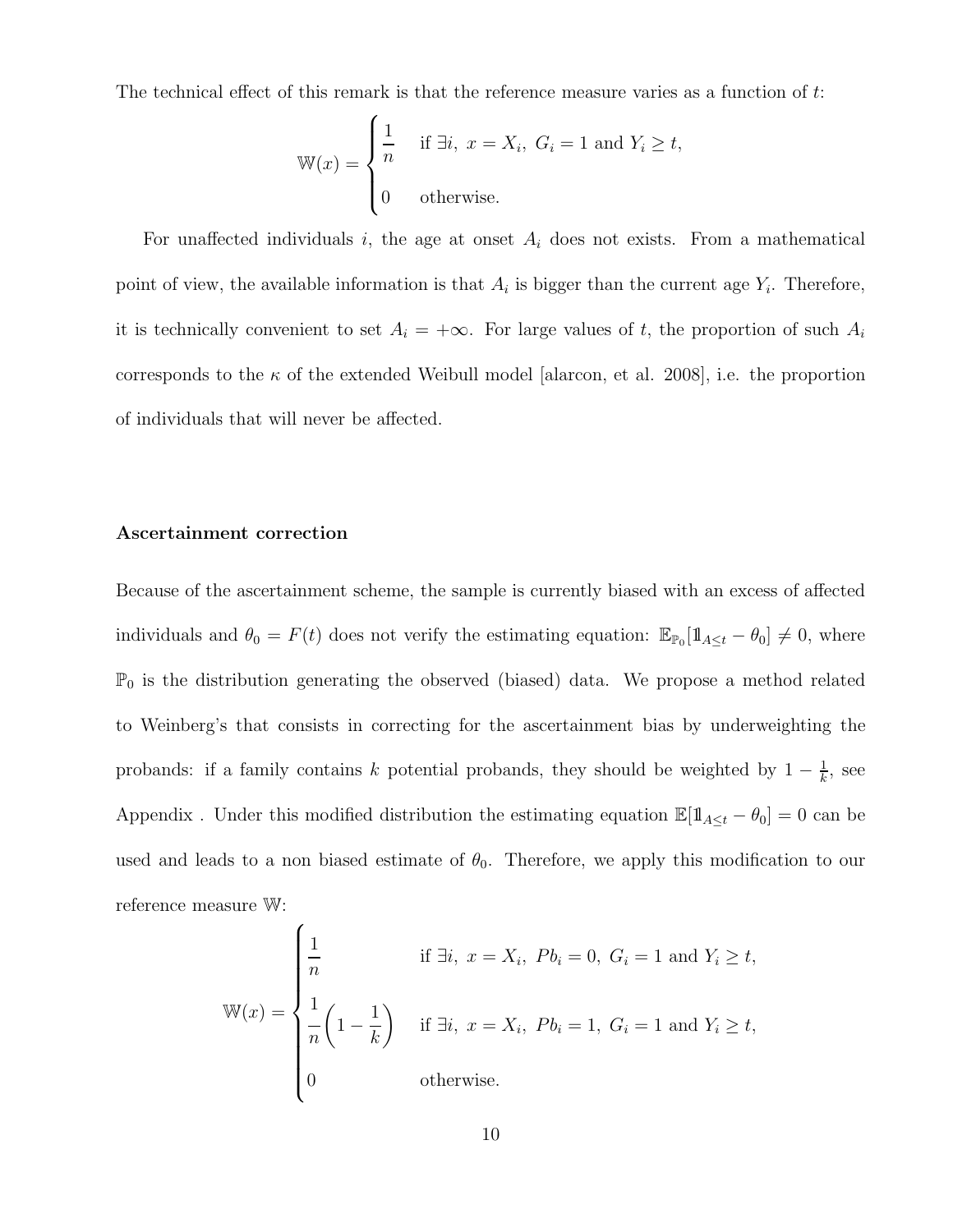#### **Confidence bands**

A very strong property of Empirical Likelihood and related method is that it provides confidence bands for the cumulative distribution function (CDF), see [Owen 2001], chapter 7. This means that for any given level, for example  $95\%$ , we can give two CDF G et H such as with probability  $95\%$  and for all  $t > 0$ ,

$$
G(t) \le F(t) \le H(t).
$$

This is stronger than a sequence of confidence intervals (CIs) given  $t$  by  $t$ : with probability 95% the function F remains between G and H for all t. The sequence of CIs is local (given t by  $t$ ), whereas the confidence band is global (valid for all  $t$ ):

sequence of CIs 
$$
\forall t > 0
$$
,  $\mathbb{P}(G(t) \le F(t) \le H(t)) = 95\%,$   
confidence band  $\mathbb{P}(\forall t > 0, G(t) \le F(t) \le H(t)) = 95\%.$ 

An additional enjoyable property is that the confidence band is not asymptotic: it is actually reached at the current value of the sample size  $n$ .  $G$  and  $H$  are defined as follows:

$$
G(t) = \min \{ \theta | \text{IDEAL}(\theta, t) \le c_n \}
$$

$$
H(t) = \max \{ \theta | \text{IDEAL}(\theta, t) \le c_n \}
$$

where critical values of  $c_n$  are tabulated, see [Owen 2001], page 159. For a confidence level of 95% and  $n \leq 1000$ ,  $c_n$  writes:

$$
n \le 100 \quad c_n = 3.0123 + 0.4835 \log(n) - 0.00957 \log(n)^2 - 0.001488 \log(n)^3,
$$
  

$$
100 < n \le 1000 \quad c_n = 3.0806 + 0.4894 \log(n) - 0.02086 \log(n)^2.
$$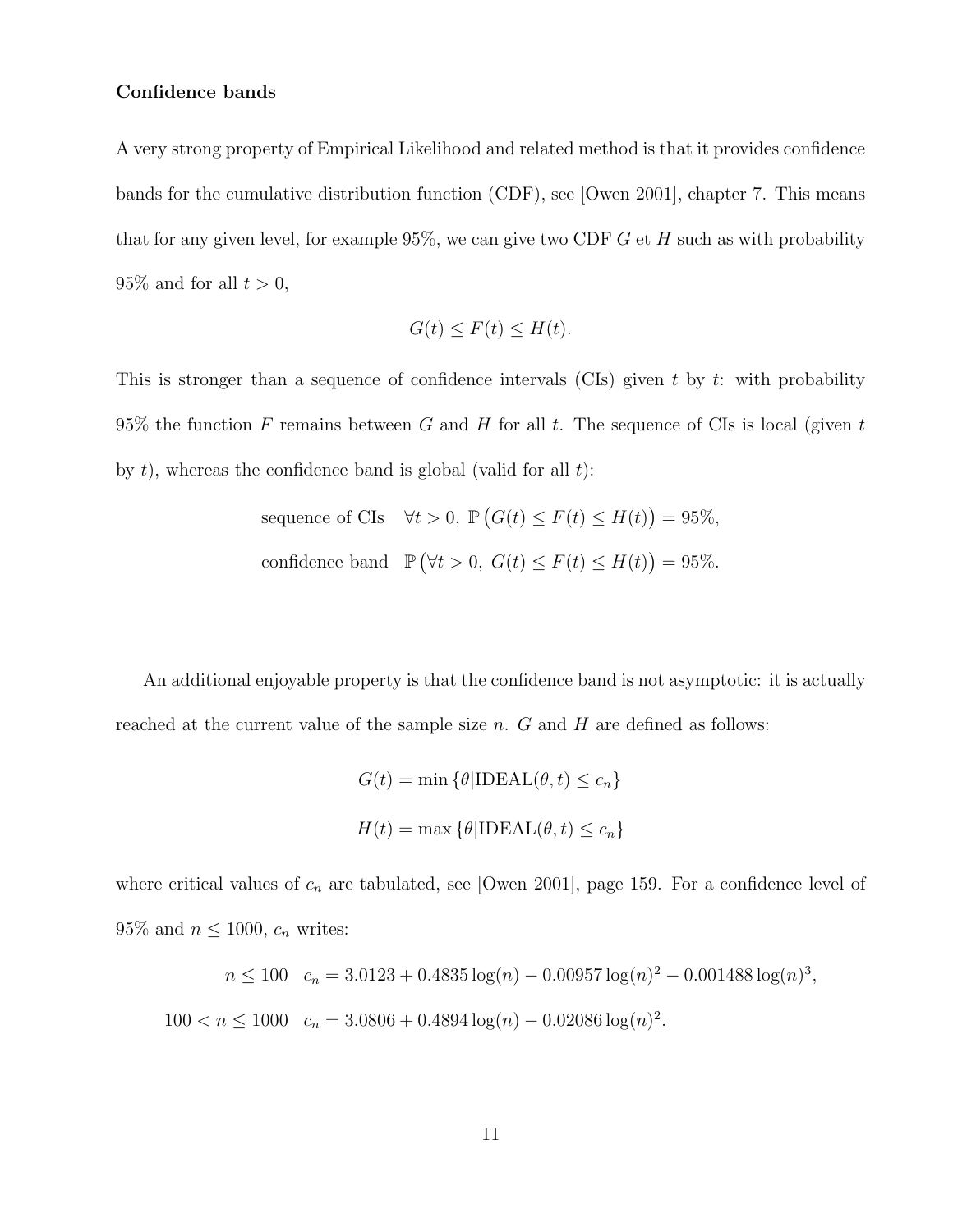### **Simulation**

IDEAL was compared to PEL by simulating family samples under various situations. We chose a simulation process in which the family size and structure are fixed (see Figure 1). To ensure asymptotic conditions, sample size was fixed to 5 000 families and therefore to 90 000 individuals.

A genotype was randomly assigned to the pedigree founders with a frequency of 10% for the mutated allele. This value was chosen in order to limit the computational time. For the other family members, genotypes are randomly assigned using Mendel's laws. The frequency of *de novo* mutation was set to 0 and we restricted to the case where all genotypes are known. We used French demographic data to simulate the ages of the individuals. For non carriers, we considered either a risk of 0% for monogenic diseases (MD) or a cumulative risk of 10% at 80 years for complex diseases with monogenic sub-entities (CDMS) where only a fraction of cases are due to a mutation.

First, to compare IDEAL with PEL under a Weibull model, phenotypes were simulated with an age-dependent function, based on the Weibull model corresponding to a cumulative risk of 50% by age 80 for carriers. Secondly, to enlighten the difference between the parametric method (PEL) and our non parametric method (IDEAL), phenotypes were simulated with an age-dependent function not based on the Weibull model but respectively on an Uniform distribution and on a Cauchy distribution. These distributions have been chosen for their substantial difference with the Weibull model.

As in [alarcon, et al. 2008], in order to model a realistic selection process, we defined a period length T to select the probands : only individuals affected during the last T years could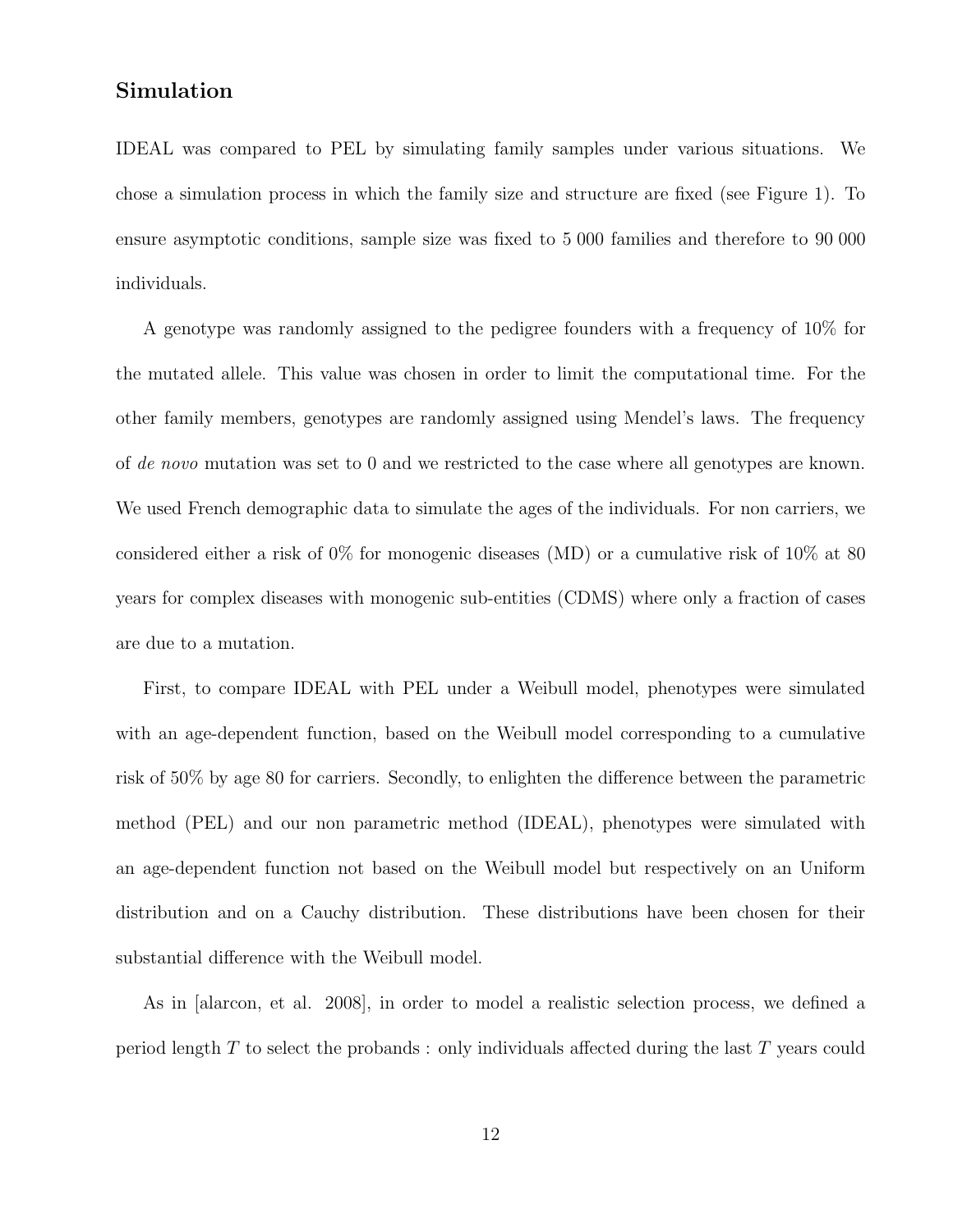be selected, and this with a probability  $p_s$ . We considered two different period lengths : a period of 20 years ( $T = 20$ ) and a period of 1 year ( $T = 1$ ). The probability  $p_s$  was introduced to simulate the fact that, in real situations, some individuals affected during the study are not detected and therefore do not become probands. A family was included in the sample as soon as one of its member was a proband. Under the CDMS model, we introduced an age criterion for selection (35 years) to increase the probability of detecting families with mutation carriers [Claus, et al. 1990].

### **Results**

We studied the behavior of IDEAL in two extreme situations. First, we considered the case of a low ascertainment probability for affected by simulating a CDMS model with an age criterion of 35 years for the selection as described above, a probability  $p_s = 0.5$  and a period  $T = 1$ in the selection process. Then, we considered the case of a high ascertainment probability for affected by simulating a MD model with a probability  $p_s = 1$  and a period  $T = 20$  in the selection process. To ensure asymptotic conditions, sample size were fixed to 5 000 families after selection and we considered the case where all genotypes are known. It has already been shown in [alarcon, et al. 2008] that PEL is practically unbiased in these two situations when the penetrance function belongs to the Weibull family. Then, we compared IDEAL with PEL when the Weibull assumption fails. Finally, we study the robustness of the two methods to sample size by analyzing a Weibull distributed sample of 200 families after selection.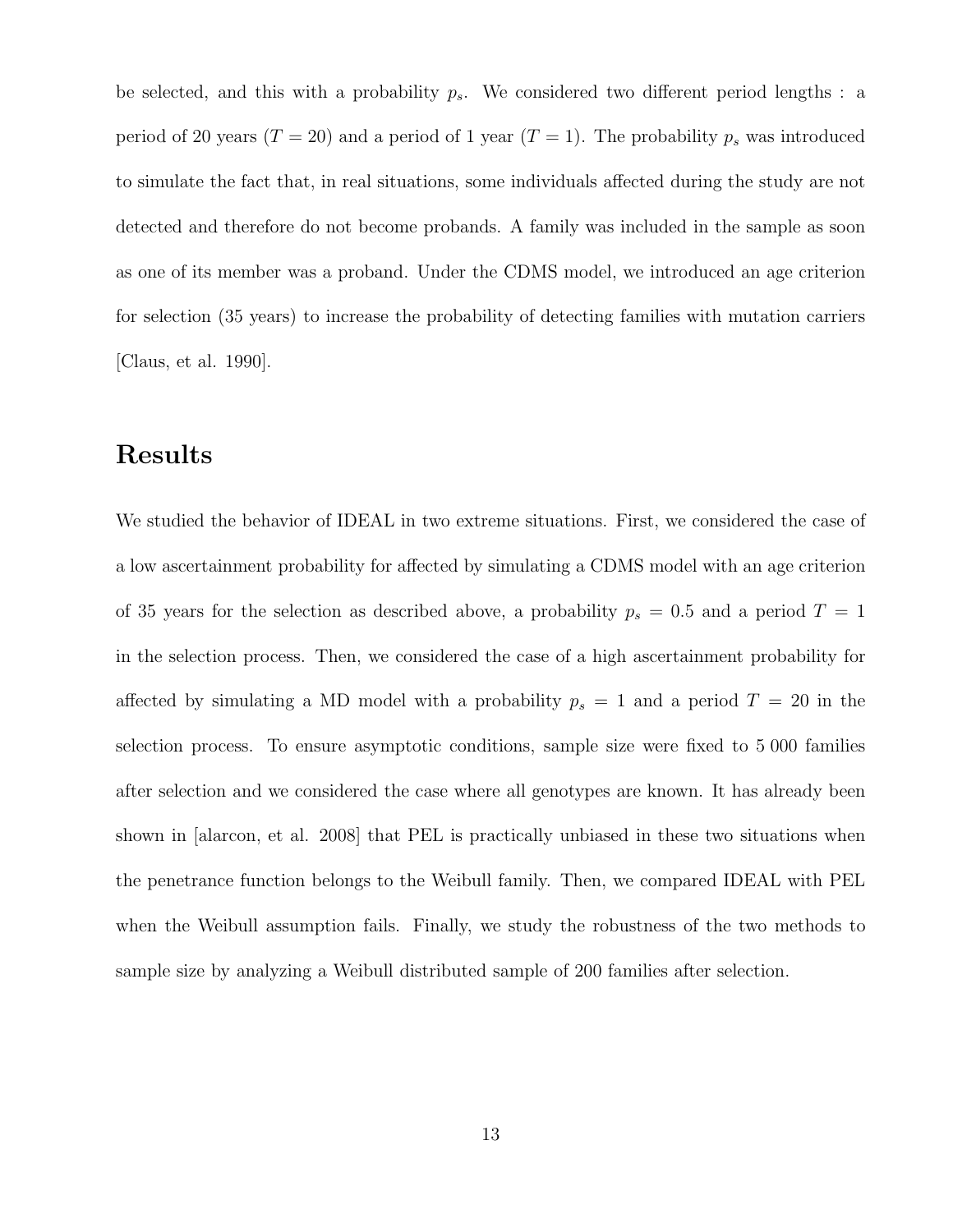#### **Behavior of IDEAL under a Weibull model**

Figure 2 shows estimation by IDEAL in the case of a low ascertainment probability. IDEAL is unbiased, the true penetrance (curve with stars) and the estimated penetrance by IDEAL (dotted curve) are superposed. The plain curves represent the confidence band.

The case of high ascertainment probability is shown in Figure 3. As in Figure 2, IDEAL is unbiased and the estimated penetrance is indistinguishable from the true penetrance. The PEL estimator being also superposed with the true penetrance, it is not represented on Figures 2 and 3.

For both figures, the confidence bands are quite thin and contain the true penetrance at all t, as expected.

#### **Comparison of IDEAL and PEL under Uniform and Cauchy models**

Results are only presented in the case of a CDMS model, with an age criterion of 35 for the selection, with  $p_s = 0.5$  and  $T = 20$  for the selection. All other cases we considered in preliminary investigations lead to similar results.

Figure 4 shows that PEL does not fit the curve while IDEAL is perfectly unbiased (the estimate with IDEAL is indistinguishable from the true penetrance). Figure 5 shows estimations with the same previous parameters for the selection, when penetrance is simulated under a Cauchy distribution (with parameter 5). We can see again that IDEAL is perfectly unbiased while PEL has a non negligible bias.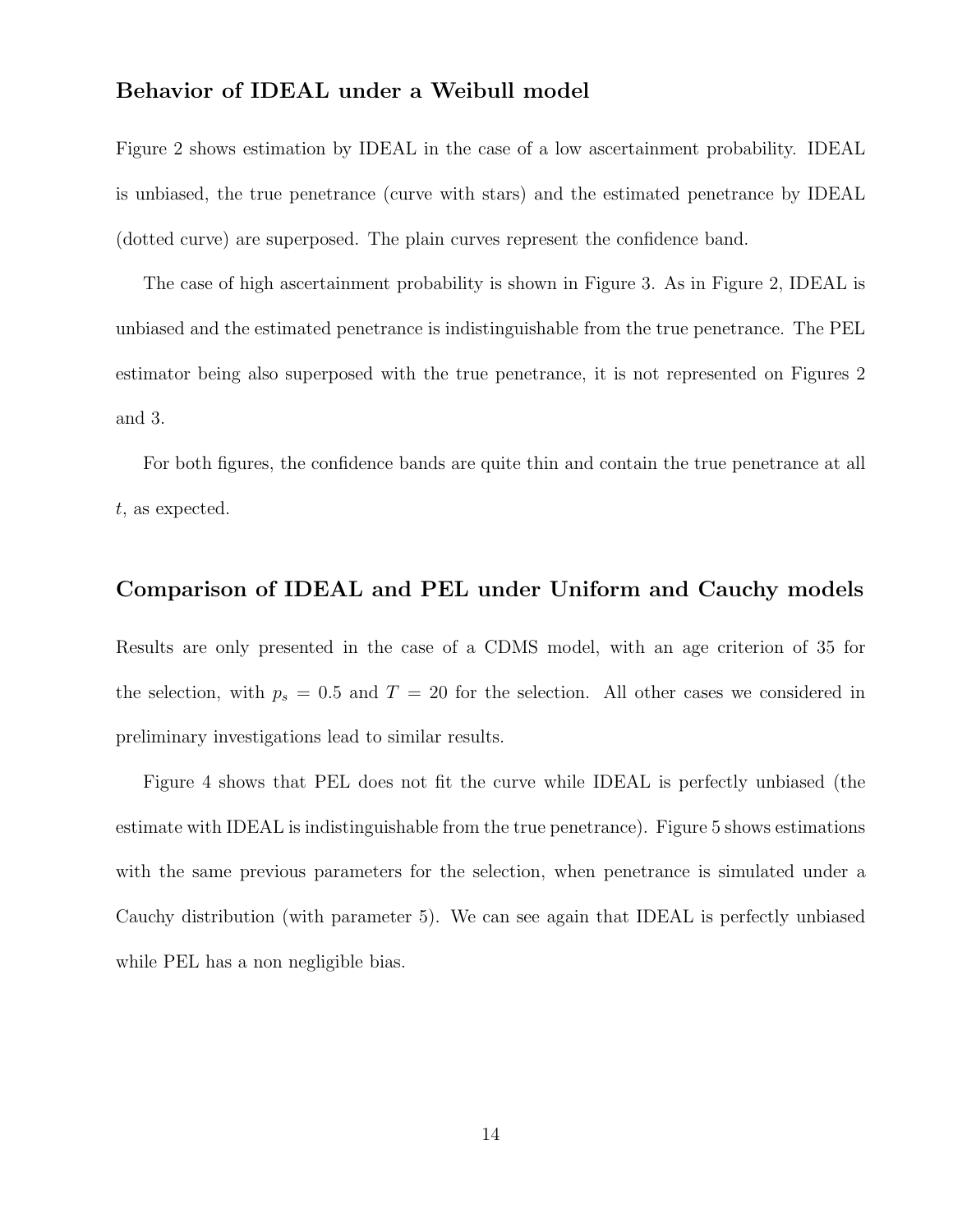#### **Sensitivity of the two methods to the sample size**

We compare in this paragraph the two methods when the penetrance function belongs to the Weibull family, for a realistic sample size of 200 families. We only report here the case of a MD model with probability  $p_s = 1$  and with period  $T = 20$  in the selection process, but the CDMS model leads to the same results. Figure 6 shows that PEL is less biased than IDEAL when asymptotic conditions failed. IDEAL remains unbiased for low ages but the method is biased for high ages. Moreover, PEL's confidence intervals are smaller than IDEAL's confidence bands.

### **Discussion**

In this paper, we have proposed an estimation method (IDEAL) that adapts to the penetrance function model and that corrects for the ascertainment bias when families are ascertained through at least one affected. We have compared this method with a parametric method (PEL) also designed to take into account the ascertainment bias. First, we have shown that IDEAL corrects for the ascertainment bias and that it leads to unbiased estimates. Then, we have shown through simulations on large samples, that IDEAL performs as well as PEL when the true penetrance is Weibull distributed and significantly better when this assumption fails. This adaptability of IDEAL allows to estimate penetrance functions in new contexts without risking a bias due to a model misspecification.

In the simulation part, we have only reported results for the theoretical situations where all genotypes are known. Unknown genotypes can easily be taken into account in IDEAL method by means of weighting. For example, we can estimate a probability  $p_i$  of mutation for each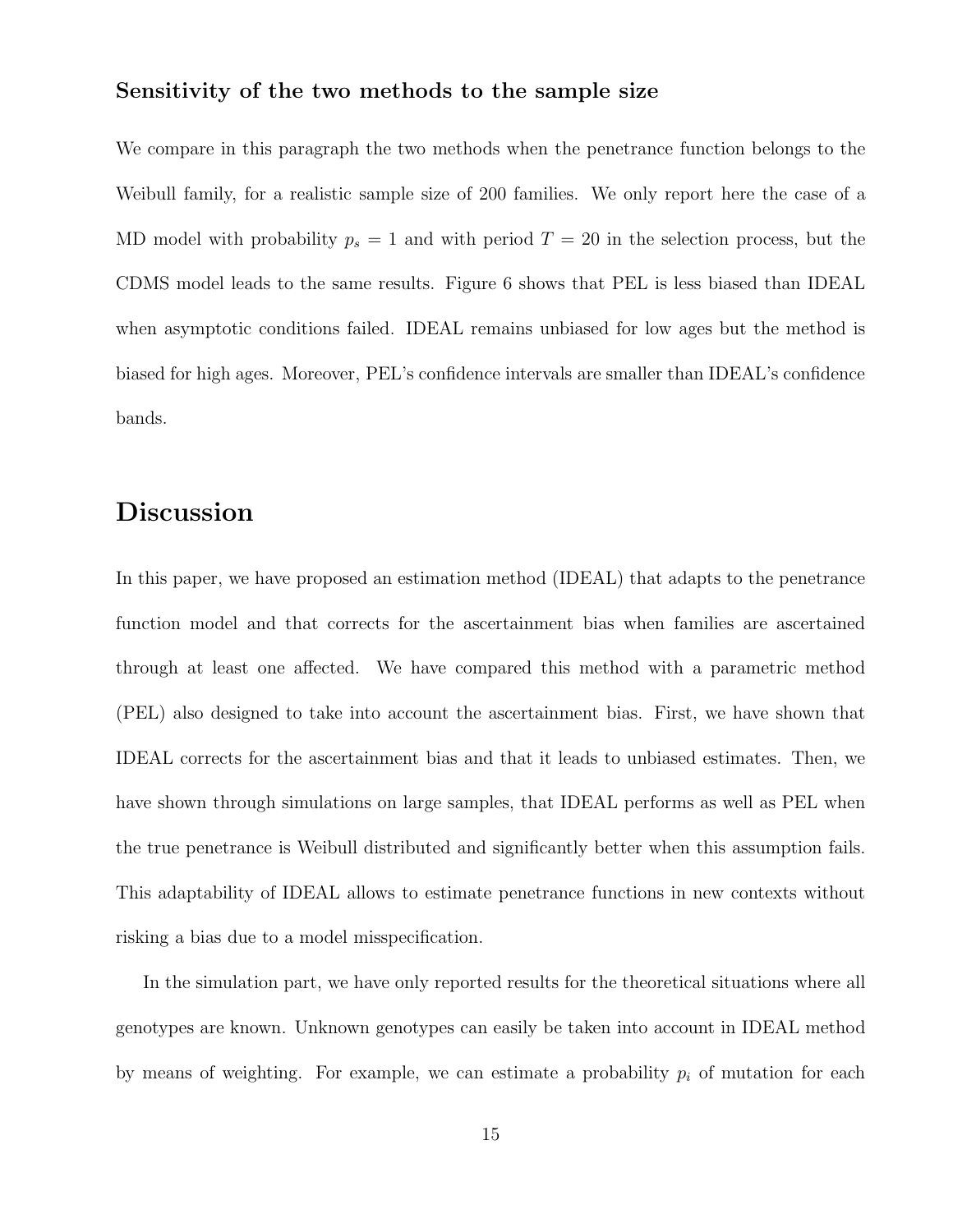individual from the known genotypes of the family and use  $\frac{p_i}{n}$  as a reference instead of  $\frac{1}{n}$ .

An other important situation considered in this paper is the behavior for a small number of families. In this case, the parametric framework (i.e. the extended Weibull model) is useful to complete the lack of information by forcing the shape of the distribution and PEL provides better results than IDEAL particularly for high ages. But this means that the assumption that the penetrance belong to a given model is then overriding, when the model holds. The performances of the estimators are then even more dependent of the validity of the model.

A additional feature of IDEAL is that it gives confidence bands directly on the penetrance function  $F(t)$ , instead of a confidence interval for a parameter derivated from a model. Simulation results show that the width of this confidence band increases with  $t$ . This can be explained by the fact that only individuals of age larger than  $t$  are considered to estimate the penetrance at t. The population considered is therefore decreasing with t. Thus, the confidence band informs on the precision of the estimator of the penetrance in function of  $t$ .

As a last point, it can be remarked that in the literature, the penetrance function is usually modeled using a parametric survival analysis approach. But in practice, the real distribution is not known and, in the best of our knowledge, the used models have never been validated. Thus, it would be interesting to use IDEAL as a validation method for parametric models; First estimate the penetrance curve both with IDEAL and with a parametric method and then confront the two estimators. If the difference is too important, the parametric model can be questioned. Moreover, when considering a new disease, information on the penetrance structure is unlikely available. The most natural approach is then to consider directly a non parametric method like IDEAL. The resulting estimations can be used to motivate the use of a parametric family like the Weibull.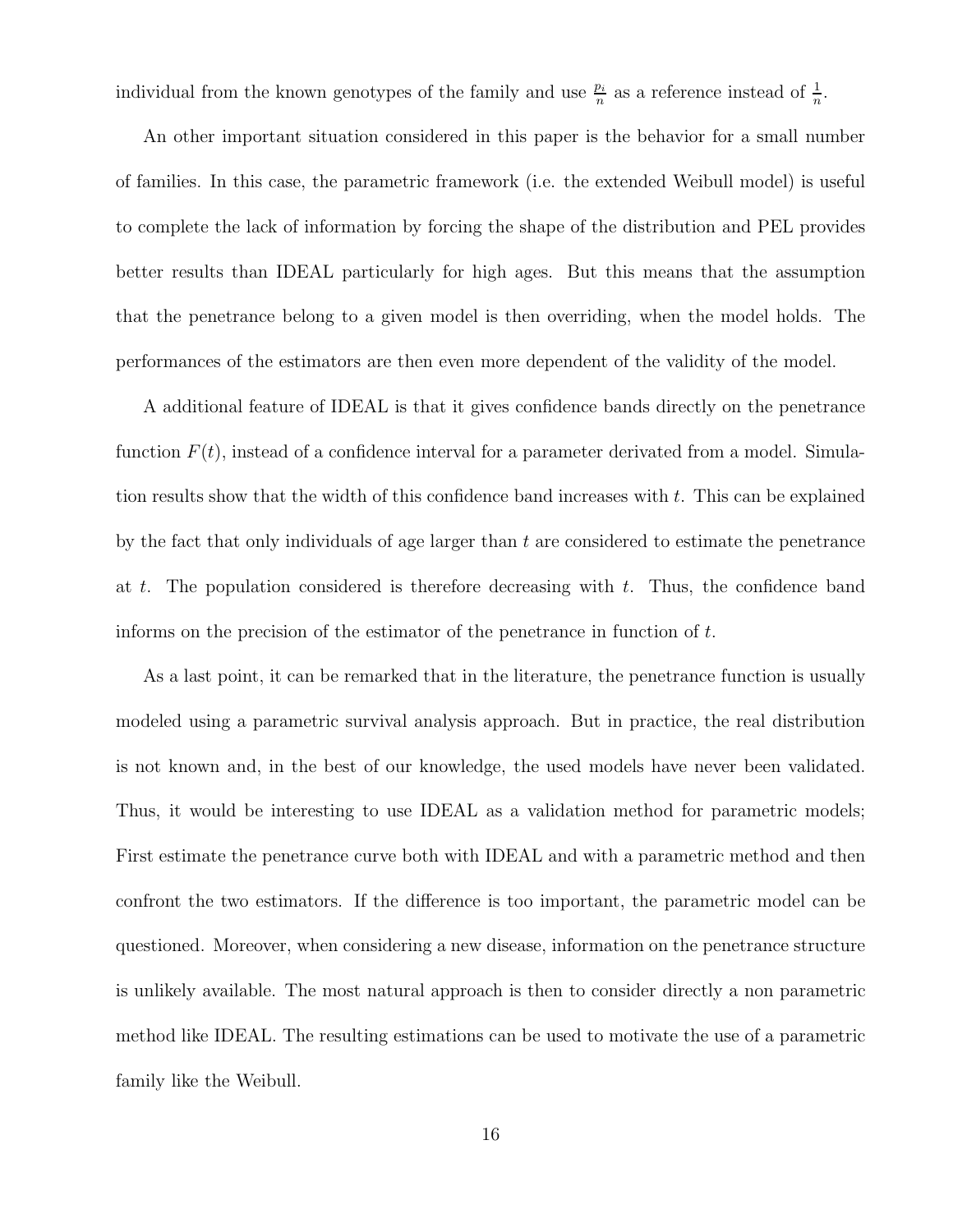# **Acknowledgments**

We would particularly like to acknowledge the comments and corrections of Catherine Bourgain.

We also acknowledge the reviewers for their comments.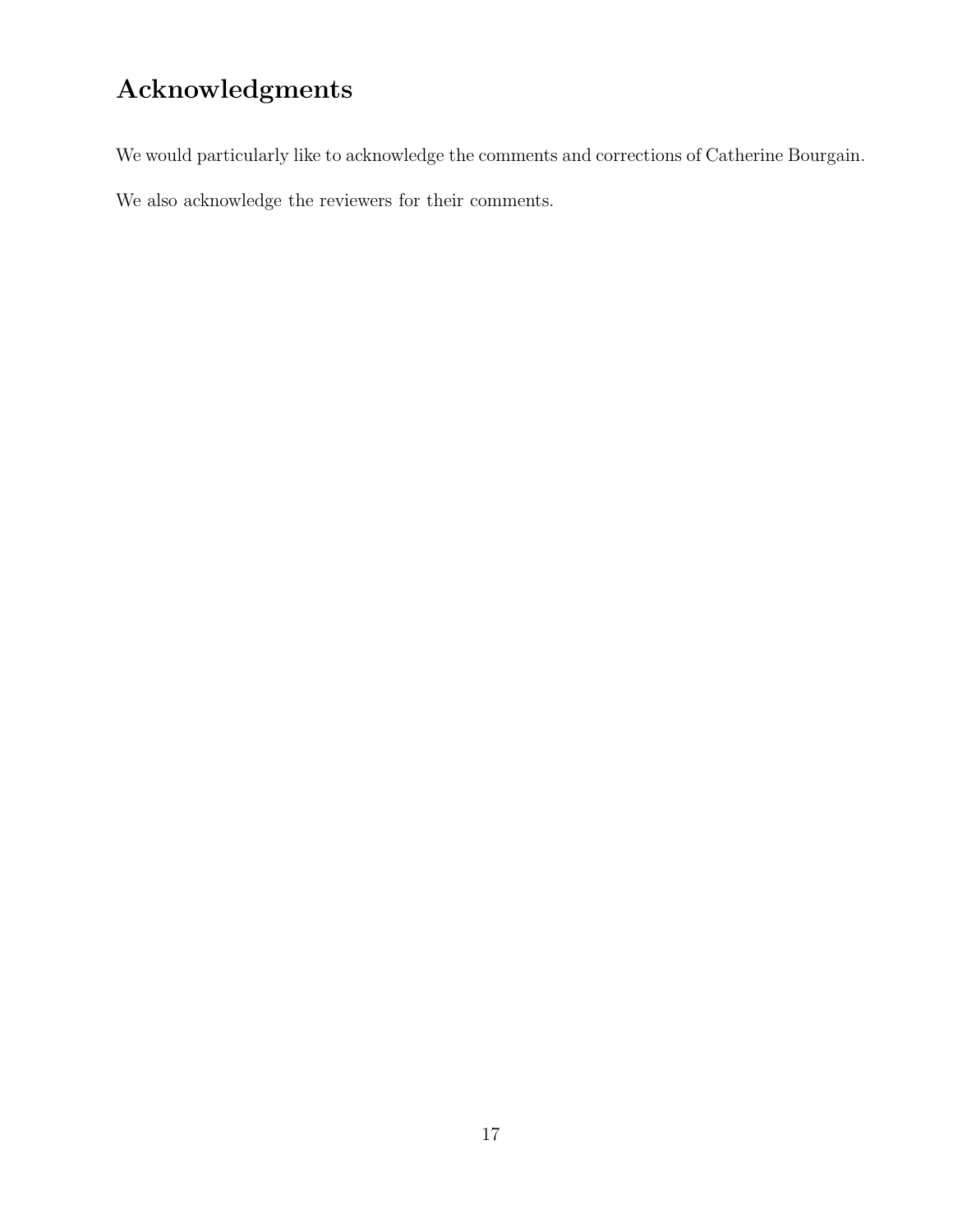### **References**

- [1] Alarcon F, Bourgain C, M. Gautier-Villars, Planté-Bordeneuve V, Stoppa-Lyonnet D, Bonaïti-Pellié C. 2008.PEL: An unbiased method for estimating genetic disease risk from pedigree data unselected for family history. *(submited)*
- [2] Bertail P, Harari-Kermadec H, Ravaille D. 2004. ϕ-Divergence empirique et vraisemblance empirique généralisée. To appear in "Annales d'Economie et de Statistique".
- [3] Bonadona V, Sinilnikova OM, Chopin S, Antoniou AC, Mignotte H, Mathevet P, Bremond A, Martin A, Bobin JY, Romestaing P and others. 2005. Contribution of BRCA1 and BRCA2 germ-line mutations to the incidence of breast cancer in youg women : results from a prospective population-based study in France. Genes Chromosomes Cancer 43(4):404-13.
- [4] Carayol J and Bonaïti-Pellié C. 2004. Estimating penetrance from family data using a retrospective Likelihood when ascertainment depends on genotype and age of onset. Gen Epidemiol 27(2):109-17.
- [5] Claus EB, Risch NJ, Thompson WD. 1990. Age of onset as an indicator of familial risk of breast cancer. Am J Epidemiol 131:961-72.
- [6] Crow J. 1965. Problems of ascertainment in the analysis of family data. In:(Neel J.V, Shaw M.W, Schull W.J). Genetics and the epidemiology of chronic disease. Public Health "'source"' Publication Washington D.C.
- [7] Dunlop MG, Farrington SM, Carothers AD, Wyllie AH, Sharp L, Burn J, Liu B, Kinzler KW, Vogelstein B. 1997. Cancer risk associated with germline DNA mismatch repair gene mutations. Hum Mol Genet 6(1):105-10.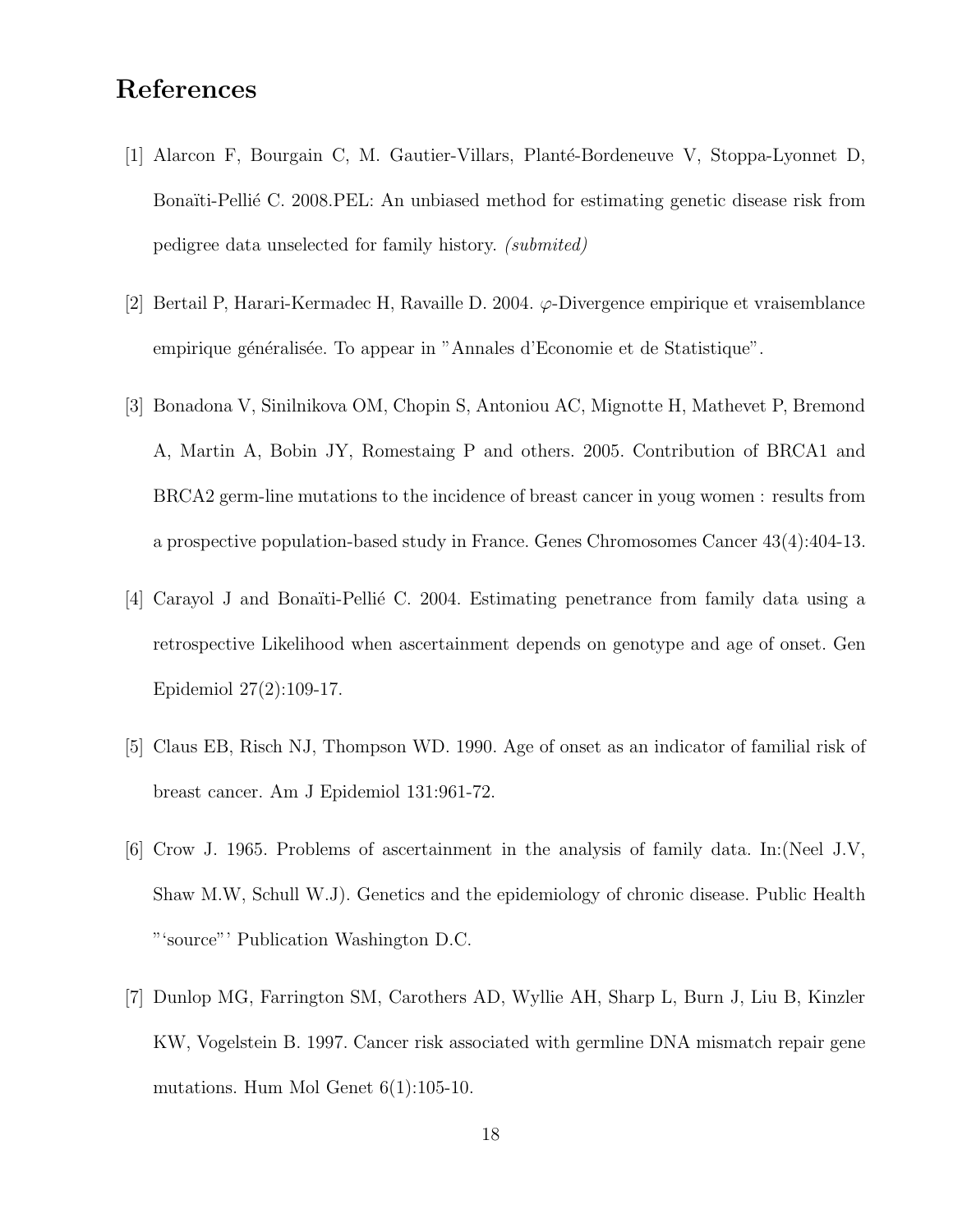- [8] Kraft P and Thomas D. 2000. Bias and efficiency in family-based gene-characterization studies : conditional, prospective, retrospective, and joint likelihoods. Am J Hum Genet 66(3):1119-31.
- [9] Lalouel JM. 1979. GEMINI: a computer program for optimization of general non linear functionc. Technical report no 14. Salt Lake City : university of Utah, Department of Medical Biophysics and Computing.
- [10] Le Bihan C, Moutou C, Brugieres L, Feunteun J, Bonaïti-Pellié C. 1995. ARCAD: A method for estimating age-dependent disease risk associated with mutation carrier status from family data. Genet Epidemiol 12(1):13-25.
- [11] Plante-Bordeneuve V, Carayol J, Ferreira A, Adams D, Clerget-Darpoux F, Misrahi M, Said G, Bonaiti-Pellie C. 2003. Genetic study of transthyretin amyloid neuropathies: carriers risks among French and Portuguese families. J Med Genet 40(11)e120.
- [12] Owen AB. 2001. Empirical Likelihood.Chapman and Hall/CRC, Boca Raton.
- [13] Weinberg. 1912. Methode und Fehlerquellen der Untersuchung auf Mendleschen Zahlen beim Menschen. Arch. Rass.u.Ges.Biol. 9:165-174.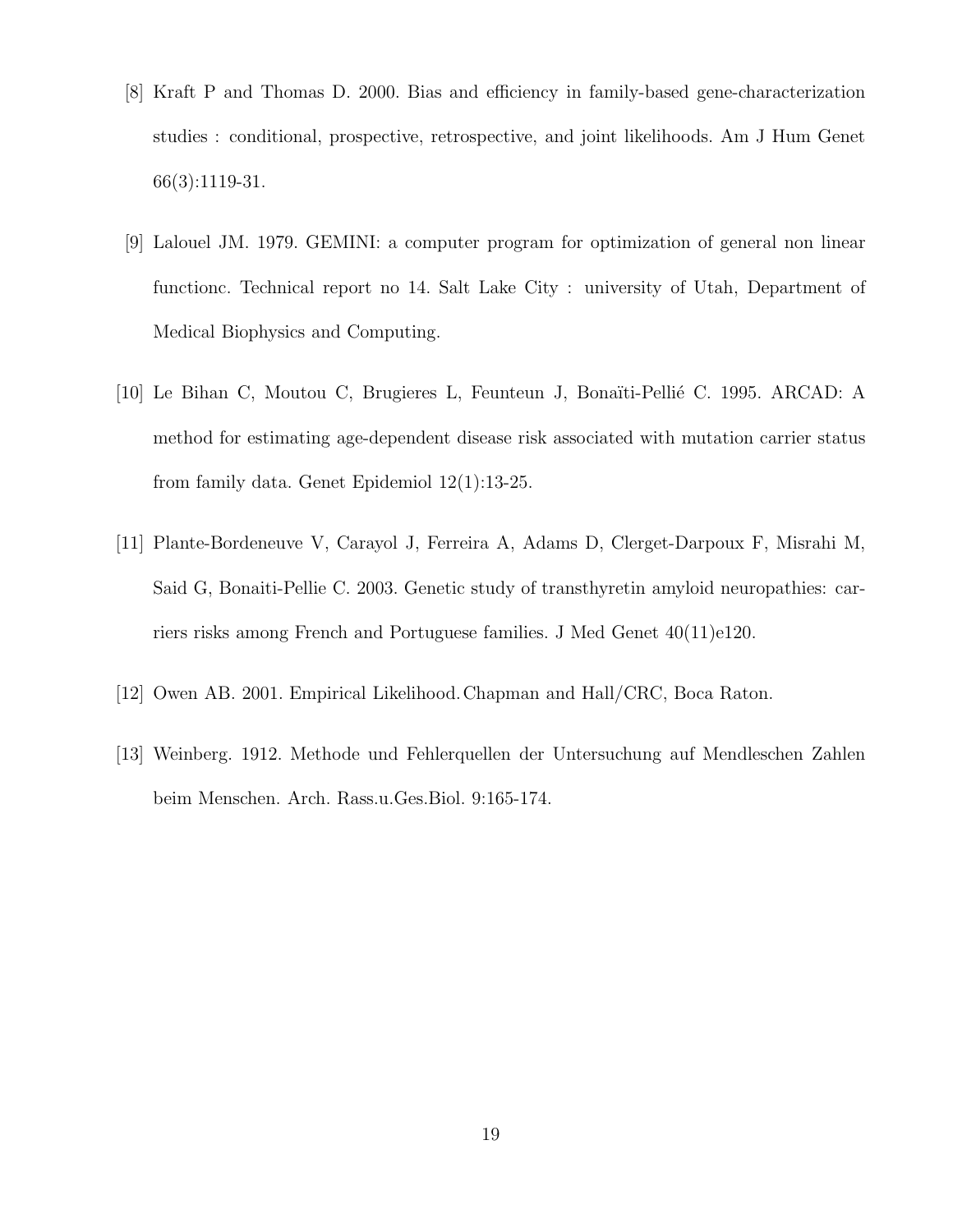### **Appendix: Index discarding**

Weinberg proposes in [Weinberg 1912] a method to correct for the ascertainment based on discarding the probands: for a family with  $k$  probands, the family is replicated  $k$  times and each time a different proband is discarded. Crow has shown the validity of this method in [Crow 1965]. This procedure as been designed to estimate the segregation ratio and can straightforwardly transpose in our context of penetrance estimation. The important result is that  $\theta$ , the penetrance at time  $t$ , is given by the ratio of the statistical mean of the number of affected individuals in a ascertained and replicated family by the statistical mean of the number of carriers individuals in a ascertained and replicated family. In the following  $P_i$  and  $G_i$  are respectively the phenotype and the genotype of the individual  $i$ .

$$
\theta = \frac{\mathbb{E}\left[\sum_{i=1}^{r} k \mathbb{1}_{P_i=1} \mathbb{1}_{Pb_i=0} + \sum_{i=1}^{r} (k-1) \mathbb{1}_{P_i=1} \mathbb{1}_{Pb_i=1}\right]}{\mathbb{E}\left[\sum_{i=1}^{r} k \mathbb{1}_{G_i=1} \mathbb{1}_{Pb_i=0} + \sum_{i=1}^{r} (k-1) \mathbb{1}_{G_i=1} \mathbb{1}_{Pb_i=1}\right]}
$$

where r is the length of the family, k the number of probands and  $P_{i} = 1$  if i is a proband. This can be rewritten:

$$
\mathbb{E}\left[\sum_{i=1}^r \left(\mathbb{1}_{P_{i}=1} - \theta \mathbb{1}_{G_i=1}\right) \left(k \mathbb{1}_{P_{b_i}=0} + (k-1) \mathbb{1}_{P_{b_i}=1}\right)\right] = 0.
$$

Dividing by  $k$ , we get:

$$
\mathbb{E}\left[\sum_{i=1}^r \left(\mathbb{1}_{P_{i}=1} - \theta \mathbb{1}_{G_i=1}\right) \left(\mathbb{1}_{Pb_i=0} + \left(1 - \frac{1}{k}\right) \mathbb{1}_{Pb_i=1}\right)\right] = 0.
$$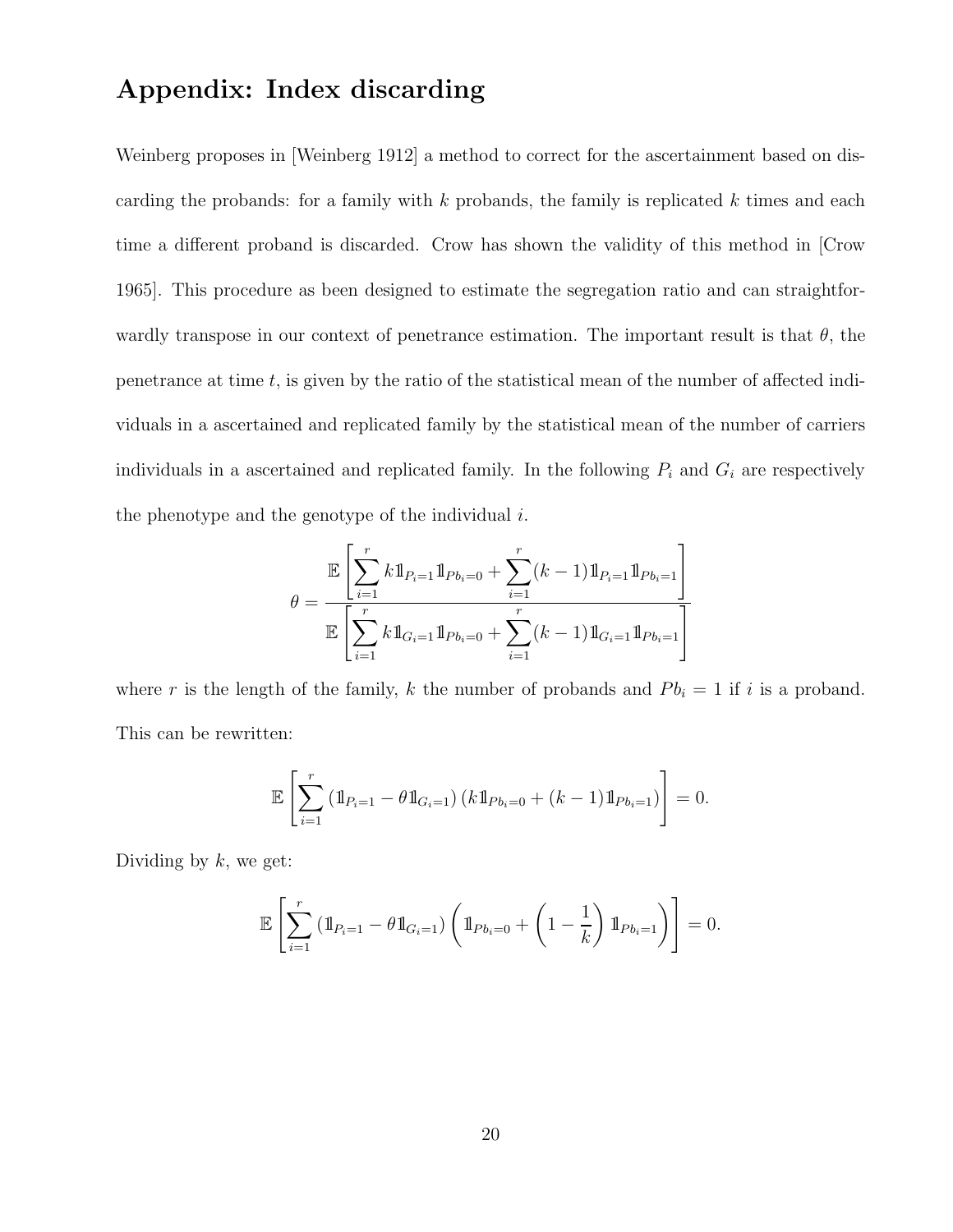Therefore, if we set  $\mathbb{W}_0$  as follows:

$$
\mathbb{W}_0(x) = \begin{cases} 1 & \text{if } i \text{ is not a proband and } x = X_i, \\ 1 - \frac{1}{k} & \text{if } i \text{ is a proband,} \\ 0 & \text{otherwise.} \end{cases}
$$

then  $\theta$  is given as the solution of

$$
\mathbb{E}_{\mathbb{W}_0} \left[ \sum_{i=1}^r \left( 1\!\!1_{P_i=1} - \theta 1\!\!1_{G_i=1} \right) \right] = 0.
$$

 $\mathbb{W}_0$  has mass  $r-1$  and must be normalized to be a probability measure. Our reference measure W,

$$
\mathbb{W}(x) = \begin{cases} \frac{1}{n} & \text{if } \exists i, \ x = X_i, \ Pb_i = 0, \ G_i = 1 \text{ and } Y_i \ge t \\ \frac{1}{n} \left( 1 - \frac{1}{k} \right) & \text{if } \exists i, \ x = X_i, \ Pb_i = 1, \ G_i = 1 \text{ and } Y_i \ge t, \\ 0 & \text{otherwise.} \end{cases}
$$

converges (once normalized) to the normalized version of  $\mathbb{W}_0$ . Therefore, the estimate  $\hat{\theta}$  given as the solution of  $\mathbb{E}_{\mathbb{W}}\left[\sum_{i=1}^r (\mathbb{1}_{P_i=1} - \theta \mathbb{1}_{G_i=1})\right] = 0$  converges to the parameter of interest  $\theta$ . This motivates the ascertainment correction used in IDEAL.

Now we show that the estimating equation can be rewritten as in our statement. First, under W,  $G_i$  is constant and equals to 1 and can therefore be omitted. Secondly, for a fixed t, the fact that the individual i as contracted the disease, i.e.  $P_i = 1$ , is equivalent that it occurred before t, i.e.  $A_i \leq t$ . Therefore:

$$
\mathbb{E}_{\mathbb{W}}\left[\sum_{i=1}^r \left(\mathbb{1}_{P_{i}=1} - \theta \mathbb{1}_{G_i=1}\right)\right] = \mathbb{E}_{\mathbb{W}}\left[\sum_{i=1}^r \left(\mathbb{1}_{A_i \leq t} - \theta\right)\right].
$$